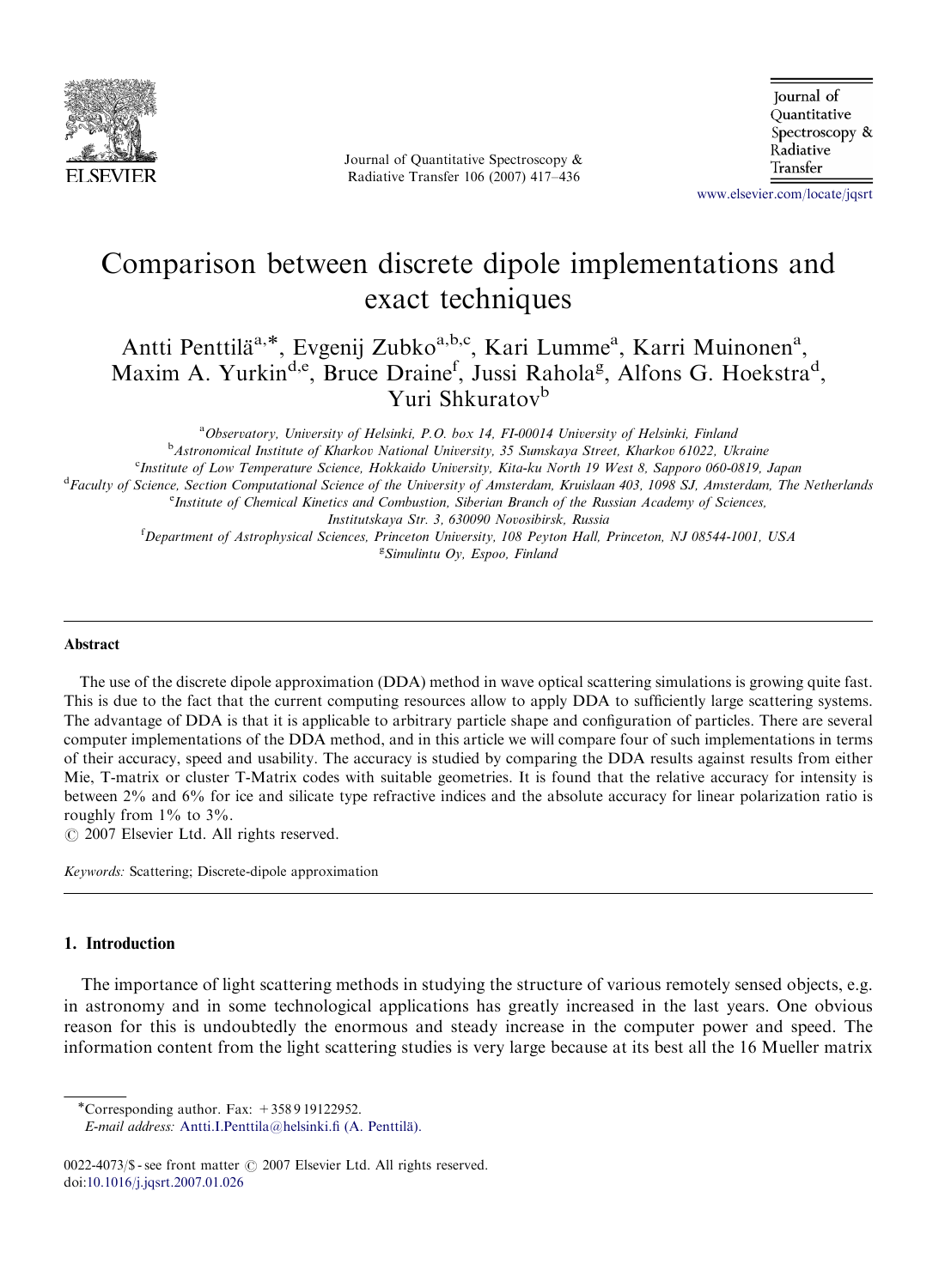elements as a function of the scattering angle can be derived and related to some unknown physical parameters.

Before light scattering results for any object can be computed the relevant morphology for it must either be known or modeled. Most of the geometries can be divided into two basic classes: solid and particulate. For the solids it is fairly straightforward to model the outer boundary while in the case of particulate material much more free parameters must be considered. First, the sizes and shapes of the constituents must be decided. Second, the packing density (1-porosity) is often a crucial parameter and must either be known or varied which complicates the computations further. For any of existing light scattering codes we must know (or model) the refractive index and in most cases both the real and imaginary parts. The scattering material can also be anisotropic which requires that two or three different indices should be obtained.

Most of the existing light scattering programs can roughly be divided into two categories: those which use the ray optics (RO) or geometric optics (GO) approaches and those which use the exact wave optics (WO) approach. Following Mishchenko et al. [\[1\]](#page-18-0), we can say that the RO and GO use only the ladder diagrams e.g. the radiative transfer theory (RTT) [\[2–4\]](#page-18-0), while e.g. the coherent backscattering (CB) uses also the cyclical diagrams.

In the case of the problems which deal with particulate media one of the crucial parameters is the packing density  $(pD)$ . The classical assumption is that the light scattering by these can be explained by the much simpler RO/GO models if the  $pD$  is less that about 5–10%. With higher values of  $pD$  the exact WO approach should be used. Unfortunately, up to quite recently the existing light scattering routines and the computers have not been able to do that.

Among the WO methods the discrete dipole approximation (DDA), also known as the coupled dipole approximation, has several special advantages over all the other existing approaches. These are that they can be applied to quite arbitrary shaped geometries which can be inhomogeneous and anisotropic. As already explicitly in its name the DDA has a minor drawback in being an approximation although if infinite CPU time would be possible the results should become exact. The other drawback comes from the fact that if orientation averages are needed then the computationally demanding linear equations must be solved repeatedly. Recent developments in DDA computations include, for instance, the optimization of the DDA computations for scatterers that have identical shapes but differing sizes or refractive indices [\[5\].](#page-18-0)

Because of the increasing popularity in the DDA codes it would be valuable to quantitatively compare several aspects of these both in relation to each other (speed, accuracy, etc.) and in respect to the absolute accuracy of those. For this we naturally need codes which can handle some geometries in a numerically exact manner. This limits the available geometries to only a few. A fairly obvious choice is to use the T-matrix [\[6\]](#page-18-0) and the cluster Tmatrix [\[7\]](#page-18-0) codes. We were able to collect a total of four different DDA versions to do this comparison.

This article has been arranged such that in Section 2 we briefly describe the theory of the DDA approach, in Section 3 the four DDA codes are presented, and in Section 4 the details of the comparison and its results are discussed. In Section 5 we draw some conclusions about the performance and properties of different DDA codes.

## 2. Theory of DDA

Assume that the scattering particles are isotropic and homogeneous, i.e., that their optical properties are fully described by the complex refractive index  $m$ . In DDA, the particle is divided into a discrete set of dipoles (or computational cells) on a cubic lattice with dimensionless interdipole distances  $kd$  ( $k$  is the wave number in free space). The electric field values  $\mathbf{E}_i$   $(j = 1, 2, 3, \dots, N)$  are to be derived from a group of linear equations (see e.g. Lumme and Rahola [\[8\]](#page-18-0)):

$$
\mathbf{E}_{j} = \gamma \mathbf{E}_{0,j} + \beta \sum_{l=1, l \neq j}^{N} \mathbf{T}_{jl} \cdot \mathbf{E}_{l}, \quad j = 1, 2, 3, ..., N,
$$
\n(1)

where  $\mathbf{E}_{0,j}$  is the incident field value at dipole j,  $\gamma$  and  $\beta$  are complex coefficients (see below), and  $\mathbf{T}_{jl}$  is the transformation dyadic (1 being the unit dyadic)

$$
\mathbf{T}_{jl} = u_{jl}\mathbf{1} + v_{jl}\mathbf{e}_{jl}\mathbf{e}_{jl},\tag{2}
$$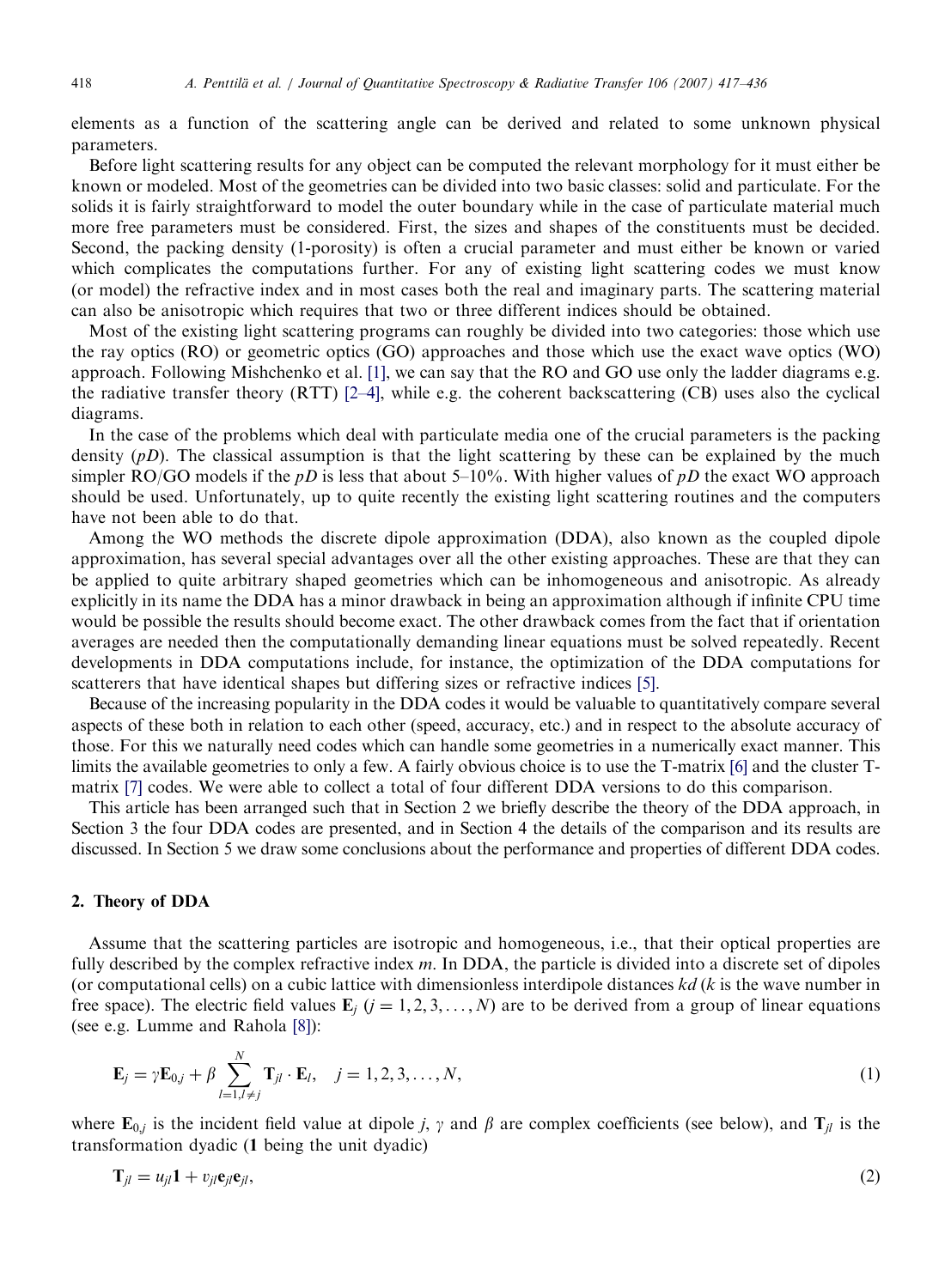where

$$
u_{jl} = \frac{\exp(i\rho_{jl})}{\rho_{jl}^3} (\rho_{jl}^2 + i\rho_{jl} - 1),
$$
  
\n
$$
v_{jl} = \frac{\exp(i\rho_{jl})}{\rho_{jl}^3} (-\rho_{jl}^2 - i3\rho_{jl} + 3),
$$
  
\n
$$
\rho_{jl} = k|\mathbf{r}_j - \mathbf{r}_l|,
$$
  
\n
$$
\mathbf{e}_{jl} = \frac{\mathbf{r}_j - \mathbf{r}_l}{|\mathbf{r}_j - \mathbf{r}_l|},
$$
  
\n(3)

 $\mathbf{r}_i$  describing the location of the *j*th dipole. The incident field is taken to be a plane wave with wave vector **k**,

$$
\mathbf{E}_{0,j} = \mathbf{E}_0 \exp(i\mathbf{k} \cdot \mathbf{r}_j). \tag{4}
$$

Following Draine and Goodman [\[9\],](#page-18-0)  $\gamma$  and  $\beta$  depend on the refractive index and computational cell according to the following equations, where  $E_0$  is assumed to be real-valued (the incident field being linearly polarized in Eq. (4)):

$$
\gamma = 1,
$$
  
\n
$$
\beta = k^3 \frac{\alpha_{\text{nr}}}{1 - \frac{2}{3}ik^3 \alpha_{\text{nr}}},
$$
  
\n
$$
\alpha_{\text{nr}} = \frac{\alpha_0}{1 + \alpha_0/d^3(b_1 + m^2b_2 + m^2b_3S)k^2d^2},
$$
  
\n
$$
\alpha_0 = \frac{3d^3 m^2 - 1}{4\pi m^2 + 2},
$$
  
\n
$$
b_1 = -1.8915316, \quad b_2 = 0.1648469, \quad b_3 = -1.7700004,
$$
  
\n
$$
S = \frac{1}{k^2 E_0^2} (k_x^2 E_{0,x}^2 + k_y^2 E_{0,y}^2 + k_z^2 E_{0,z}^2).
$$
  
\n(5)

A related approach to the DDA is the use of the volume integral equation method (VIEM) (see e.g. Lakhtakia and Mulholland [\[10\]](#page-18-0) or Rahola [\[11\]](#page-18-0)). The integral equation for the electric field inside a particle  $E(r)$  is given by:

$$
\mathbf{E}(\mathbf{r}) = \mathbf{E}^{\text{inc}}(\mathbf{r}) + k^3 \int_V (m(\mathbf{r}')^2 - 1) \mathbf{G}(\mathbf{r}, \mathbf{r}') \cdot \mathbf{E}(\mathbf{r}') d^3 \mathbf{r}',\tag{6}
$$

where  $E^{inc}$  is the incident field,  $G$  is the dyadic Green's function

$$
\mathbf{G}(\mathbf{r}, \mathbf{r}') = \left(1 + \frac{\nabla \nabla}{k^2}\right) g(|\mathbf{r} - \mathbf{r}'|)
$$
\n(7)

and

$$
g(r) = \frac{e^{ikr}}{4\pi kr}.
$$
\n(8)

When piecewise constant basis functions are used in VIEM, the system of linear equations is of the same mathematical form as in DDA, but the coefficients  $\gamma$  and  $\beta$  obtain the following values:

$$
\gamma = \frac{1}{1 - (m^2 - 1)(k^3 M - \frac{1}{3})},
$$
\n
$$
\beta = k^3 d^3 \gamma (m^2 - 1),
$$
\n
$$
k^3 M = \frac{2}{3} \left[ \left( 1 - i \sqrt[3]{\frac{3}{4\pi}} k d \right) \exp \left( i \sqrt[3]{\frac{3}{4\pi}} k d \right) - 1 \right].
$$
\n(9)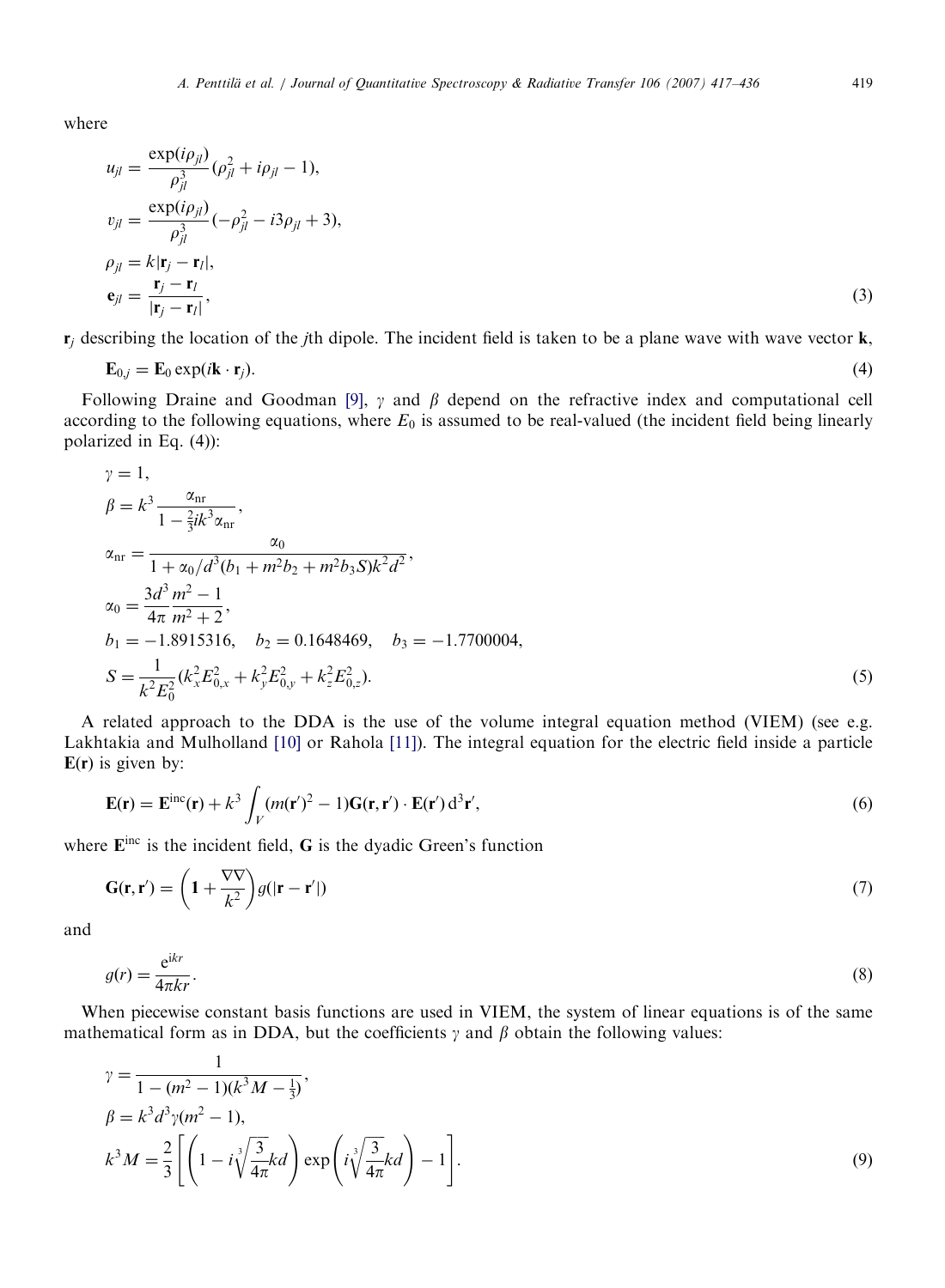The solution of the group of linear equations allows the computation of scattering matrices as well as scattering, absorption and extinction cross sections pertaining to a given problem (see e.g. Zubko et al. [\[12\]](#page-18-0) or Lumme and Rahola [\[13\]](#page-18-0)). The volume integral equation approach allows the use of higher order basis functions which give more accurate solutions for the same computational cells than the DDA approach or the VIEM with piecewise constant basis functions.

# 3. DDA codes

Several researchers or groups have implemented a DDA code for their own use. Some codes are publicly available, either freely or commercially. In this article we compare four DDA implementations: the commercially available SIRRI, the publicly available DDSCAT and ADDA, and ZDD which is currently available for its developers. The codes are presented in more detail in the following subsections.

## 3.1. SIRRI

The SIRRI code is based on the VIEM approach and has been developed by Simulintu Oy in Finland. The code has been written in Fortran 90. The geometry of the scatterer is read from a file and all the parameters of the computation are described in a parameter file which has flexible keyword syntax. The code uses dynamic memory allocation so that no recompilations are needed for different problem sizes. Linear equations for isotropic particles are complex symmetric and can be solved with the complex symmetric version of the QMR (quasi-minimal residual) method [\[14\].](#page-18-0) FFT routines from the IMSL mathematical library are used to compute the matrix-vector products. The current version uses only one scattering plane for each particle. As discussed for the ZDD code (Section 3.3), the use of multiple scattering planes would increase the efficiency of orientation averaging.

## 3.2. DDSCAT

The DDSCAT code is based on the DDA, and was implemented by Draine and Flatau [\[15\].](#page-18-0) The code is written in Fortran 77, and is highly portable. The current release is version 6.1; complete source code and extensive documentation are freely available.<sup>1</sup> The code is able to automatically generate a number of standard target shapes (e.g. spheres, spheroids, ellipsoids, rectangular solids, tetrahedra, cylinders, hexagonal prisms). In addition, the user has the option of supplying a list of occupied lattice sites to describe any desired target geometry. DDSCAT is capable of treating anisotropic dielectric tensors, and multicomponent targets. The code calculates total scattering and absorption cross sections, as well as user-selected elements of the Mueller scattering matrix in user-selected scattering directions.

The parameters of the scattering problem (target shape, size, orientation, and desired scattering calculations) are read from a parameter file. The user also supplies a separate file with the tabulated dielectric function or refractive index for each material as a function of wavelength; DDSCAT will interpolate to obtain the dielectric function at the wavelengths requested in the parameter file.

DDSCAT uses the GPFA FFT routines [\[16,17\]](#page-18-0) or FFTW 2.1 routines [\[26\]](#page-18-0) to compute the necessary matrixvector products [\[18\]](#page-18-0). DDSCAT solves the scattering problem iteratively, using complex conjugate gradient methods. Two options are offered: (1) the preconditioned biConjugate gradient with stabilization method from the parallel iterative methods (PIM) package created by Dias da Cunha and Hopkins; (2) the complex conjugate gradient algorithm of Petravic and Kuo-Petravic [\[19\]](#page-18-0). All required routines are supplied with the DDSCAT distribution.

Version 6.1 supports MPI, and can run separate scattering problems (e.g. different target orientations or wavelengths) simultaneously on multi-CPU systems.

 ${}^{1}$ [http://www.astro.princeton.edu/](http://www.astro.princeton.edu/~draine/) $\sim$ [draine/.](http://www.astro.princeton.edu/~draine/)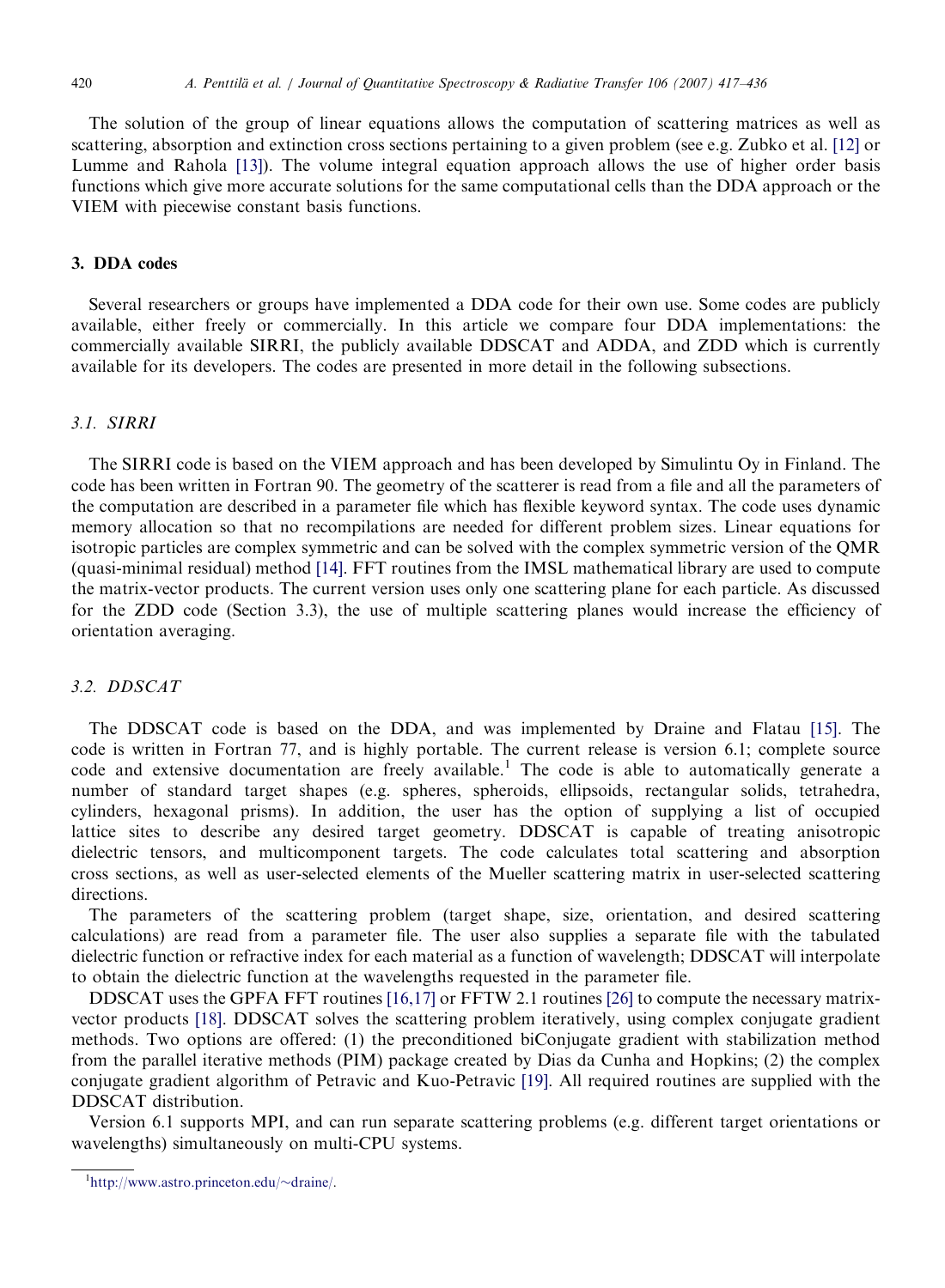#### 3.3. ZDD

The code ZDD has been developed at the Astronomical Institute of Kharkov National University in the Ukraine [\[12,20,21\]](#page-18-0). Since 1999 Zubko and Shkuratov have worked with the algorithm and code development. The ZDD code has been written in  $C++$ . This code uses several ideas that are used in the DDSCAT code, e.g. for the determination of polarizability of dipoles ZDD uses the relationship obtained by Draine and Goodman [\[9\]](#page-18-0). Since 2001 the ZDD code uses the fast Fourier transformation as has been suggested by Goodman et al. [\[18\].](#page-18-0) There are a few principal distinctions and advantages of the ZDD code as compared to DDSCAT:

(a) The averaging of particle scattering properties over scattering planes: The DDA computations can be divided into two stages. The first one is when the field induced on each dipole is calculated. The second one corresponds to the determination of the scattered field in the far zone. Since the first stage consumes a lot of computation time, the ZDD algorithm uses the first stage results to calculate scattering properties in a few different scattering planes (which can also be done in DDSCAT and ADDA). Empirically we found that the use of several scattering planes may considerably improve the averaging over particle orientations. In this work we use four evenly placed scattering planes per one orientation of the wave vector of the incident field, but in principle it is possible to increase the number. For example, we use 100 scattering planes for calculations of averaged scattering properties of very irregular particles, obtaining reliable results much faster than using one scattering plane. In particular, it ensures that the degree of linear polarization will be close to 0% at exact forward and backward directions even when the Monte Carlo averaging over orientations produces fairly poor results.

(b) Solution of system of linear algebraic equations: The scheme used in ZDD belongs to the family of conjugate gradient methods together with the BiConjugate Gradient Stabilized method (BCGSM) which is a basic scheme of DDSCAT, but has another formulation [\[22\].](#page-18-0)

We introduce this scheme here. Let a system of linear algebraic equations be  $\mathbf{Ax} = \mathbf{B}$  and let i  $(i =$  $0, 1, 2, \ldots$  be the number of the current iteration step. The residual vector between the current approximation i and the exact solution of the system is denoted with  $r<sup>i</sup>$ . For an arbitrary initial approximation of the solution  $x^0$ , the residual vector  $r^0$  is formulated as  $r^0 = \mathbf{B} - \mathbf{A} x^0$ . Set also additional auxiliary vector s' and assume that  $s^0$  to be equal to  $r^0$ . With these definitions, the computation for the *i*th iteration step is the following:

| $\mathbf{r}^i \cdot \mathbf{s}^i$<br>$\alpha_i = \frac{1}{s^i \cdot (As^i)},$                                      |      |
|--------------------------------------------------------------------------------------------------------------------|------|
| $\mathbf{x}^{i+1} = \mathbf{x}^i + \alpha_i \mathbf{s}^i,$                                                         |      |
| $\mathbf{r}^{i+1} = \mathbf{r}^i - \alpha_i \mathbf{A} \mathbf{s}^i$ ,                                             |      |
| $\beta_i = \frac{\mathbf{r}^{i+1} \cdot (\mathbf{A} \mathbf{s}^i)}{\mathbf{s}^i \cdot (\mathbf{A} \mathbf{s}^i)},$ |      |
| ${\bf s}^{i+1} = {\bf r}^{i+1} + \beta_i {\bf s}^i.$                                                               | (10) |

This scheme uses only one matrix-vector product per iteration as distinct from the DDSCAT code scheme which uses two matrix-vector products per iteration. At the same time, it was found that typically our scheme provides a solution with only a slightly larger number of iteration steps than BCGSM. Thus, our code consumes less computational operations. Additionally, we have found that at critical sets of parameters, for example, with a large value of the size parameter the BCGSM fails while our scheme still works properly.

The scheme with one matrix-vector product per iteration has a certain restriction—it requires that the matrix of coefficients A should be symmetrical, which means, in practice, that the particle calculated should be homogeneous. Thus, in cases when it is necessary to calculate scattering of light by inhomogeneous objects our code applies BCGSM, just as the DDSCAT code.

(c) Computation rounding errors: We have empirically found that the accuracy of numerical presentation of variables plays a significant role in the convergence of the iteration process. For instance, for a sphere placed in a cubic matrix with size of 64 cells at  $x_{eq} = 10$  and  $m = 1.6 + 0i$  the number of iterations for incident wave polarized in scattering plane is 541 when each variable has 4 bytes size (in the C programming language it is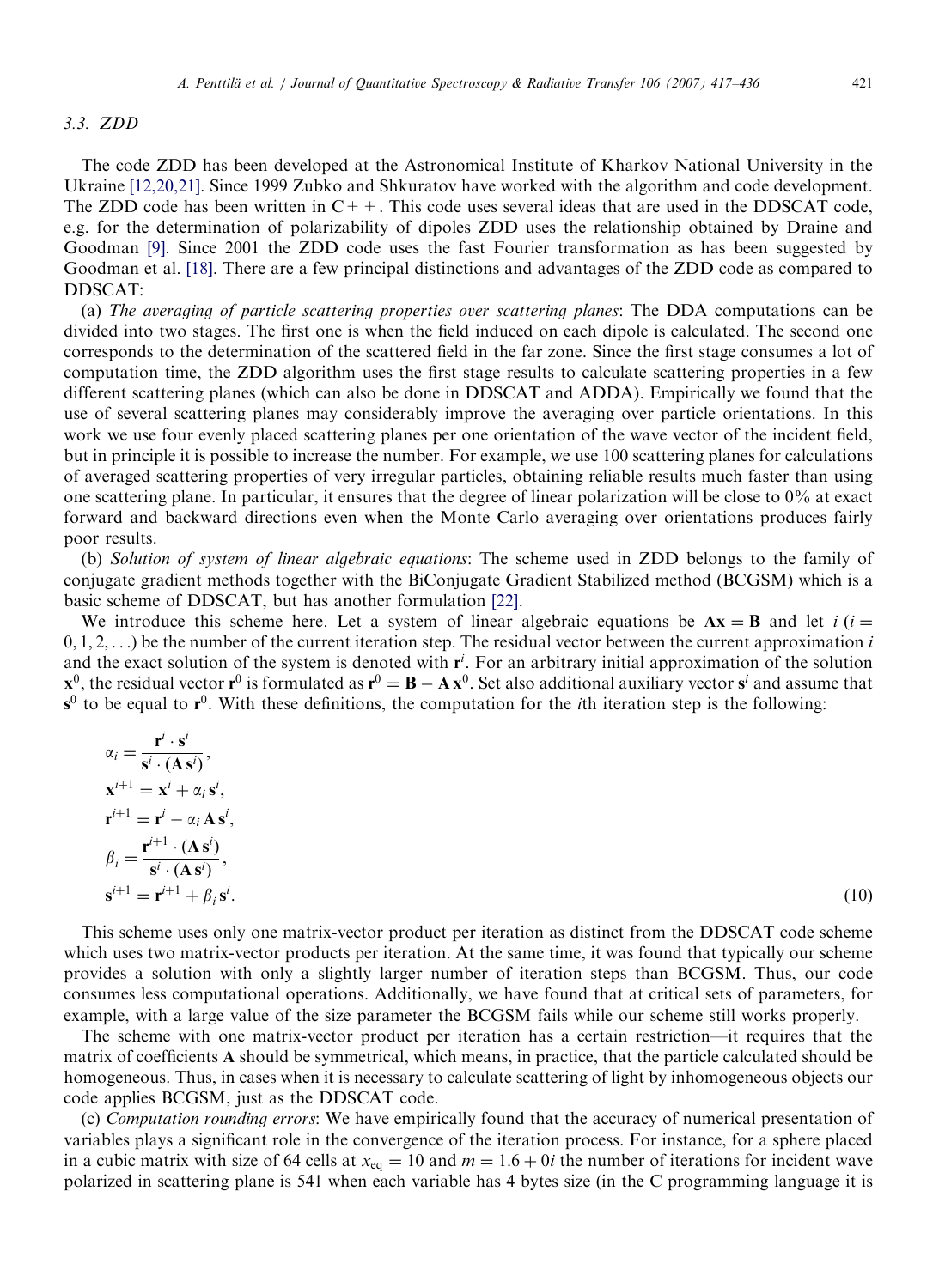called float type) and only 374 when the size is 8 bytes (double type). Unfortunately, the penalty for increasing sizes of all variables is the increased computer memory consumption. That is why we have carried out several experiments to optimize the convergence of the iterative process by increasing sizes of only some variables. It was found that calculations of coefficients  $\alpha_i$  and  $\beta_i$  are critical for rounding errors. We used the double type presentation for these two variables in computations while keeping the other variables float type. This simple modification reduced the number of iterations in the experiment mentioned above from 541 to 411. Of course, it is slightly more than 374 steps, but the memory requirements are practically the same as for computation with single accuracy. We use the same trick with the BCGSM calculations.

(d) Parallelization of calculations: Our parallelization of DDA computations has some specific features. A few tens of personal computers (PC) of different performance connected with a regular ethernet network are in our disposal. The task is to calculate light scattering of an ensemble of random irregular particles, which implies averaging over orientations and samples. Therefore, our computing parallelization is a distribution of the tasks among the array of personal computers. For a further use of the calculation results, each ZDD process stores results (the number of orientations/samples, values of extinction and absorption cross sections, and phase dependences of all elements of Mueller matrix) in a binary file as a sequence of bytes, and then it is possible to combine results from the PCs without losing the accuracy. This kind of parallelization is quite primitive but it has some gains. Because each computation process is entirely independent of others one can use all the single processor resources in computation (the processor does not wait for results of others and it is not necessary to make data swap between processors). We also can operate with computers of different performance. Computation with independent processors can recover from the possible crashes of operating systems or hardware devices.

(e) Several minor useful advantages: The described storing of DDA results in a binary file without losing the accuracy is used also for recovering calculation if the system is crashed. Additionally, the binary file allows us to see the intermediate results while calculations are still continuing. Our ZDD code does not require to be recompiled for each new computation, since it reads values from the command line to obtain the set of task parameters. The names of files with results are not fixed and they can be chosen according to users' wish. The ZDD code uses a few predefined algorithms to produce samples of particles with irregular shape and internal structure. Since the code has been developed only with libraries of ANSI standard of C programming language and only overloading of function has been used from the  $C++$  standard, the ZDD code can be easily transferred to any compiler or platform that supports the  $C/C + +$  ANSI standard.

# 3.4. ADDA

The 'Amsterdam DDA' (ADDA) has been developed for more than 10 years at the University of Amsterdam [\[23,24\].](#page-18-0) Its main feature (distinctive from other DDA codes) has always been the capability of running on a cluster of computers (parallelizing a single DDA computation), which allows using a practically unlimited number of dipoles, since ADDA is not limited by the memory of a single computer [\[24,25\]](#page-18-0). Recently, the overall performance of the code has been significantly improved, together with some optimizations specially for single-processor mode. Source code and extensive documentation for ADDA are freely available.<sup>2</sup> Version 0.7a was used in this paper, however, current release is 0.75.

Most of ADDA is written in ANSI C, which ensures wide portability. The code is fully operational under Linux and, in sequential mode, under Win32 operating systems. Double precision is used throughout the code; this may improve the convergence of the iterative solver. The parallelization is now performed using message passing interface (MPI). The fast Fourier transform (FFT) is performed either using routines by Temperton [\[16\]](#page-18-0) or the more advanced package 'fastest Fourier transform in the west' (FFTW) [\[26\].](#page-18-0) The latter is generally considerably faster but requires separate package installation. FFTW package was use in this comparison.

ADDA has several options implemented for dipole polarizabilities: Clausius–Mossotti (CM) [\[27\]](#page-18-0), radiative reaction correction (RR) [\[28\],](#page-19-0) lattice dispersion relation (LDR) [\[9\],](#page-18-0) and corrected LDR (CLDR) [\[29\].](#page-19-0) In this paper the most common LDR (as in DDSCAT) was used.

<sup>2</sup> <http://www.science.uva.nl/research/scs/Software/adda/>.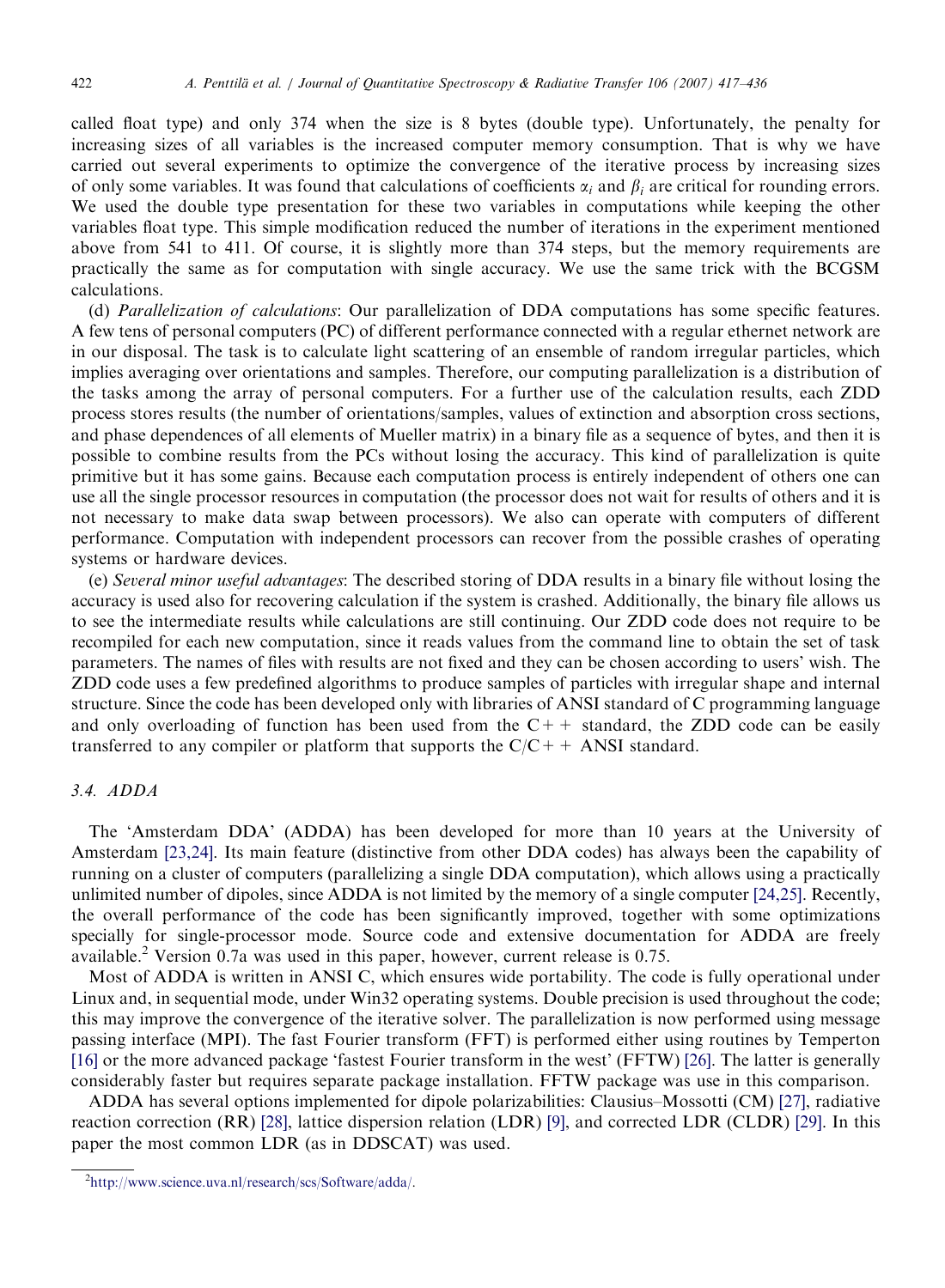ADDA includes four Krylov-subspace iterative methods [\[30\]:](#page-19-0) conjugate gradient applied to normalized equation with minimization of residual norm (CGNR) [\[31\]](#page-19-0), Bi-CG STABilized (Bi-CGSTAB) [\[31\]](#page-19-0), Bi-CG [\[14\]](#page-18-0), and QMR [\[14\].](#page-18-0) The last two iterative methods employ the complex-symmetric property of the DDA matrix to decrease twice the calculation time [\[14\]](#page-18-0). The code employs DDA equations in the following form:

$$
\overline{\beta}_i \mathbf{E}_i^{inc} = \mathbf{x}_i - \sum_{j \neq i} \overline{\beta}_i \overline{\mathbf{G}}_{ij} \overline{\beta}_j \mathbf{x}_j,
$$
\n(11)

where  $\overline{\beta}_i$  is any matrix square root of the dipole polarizability  $\overline{\alpha}_i : \overline{\beta}_i = \sqrt{\overline{\alpha}_i}$  (it always exists for diagonal polarizabilities).  $E_i^{inc}$  is incident electric field, and  $\overline{G}_{ij}$  is free-space Green's tensor (complex symmetric). The unknown vector  $x_i$  is connected to the dipole polarizations  $P_i$  by  $P_i = \overline{\beta}_i x_i$ . Eq. (11) is equivalent to use of Jacobi-preconditioning [\[31\]](#page-19-0) together with keeping the interaction matrix complex-symmetric (for any distribution of refractive index inside the scatterer and for any of the supported polarization prescriptions). The default stopping criterion of the iterative method in ADDA is the relative error of the residual, which must be smaller than  $10^{-5}$ . In our experience QMR is generally the fastest of the supported methods, which was also suggested by Rahola [\[32\],](#page-19-0) hence it was used in this paper.

There are several factors that allows ADDA's performance to compare favorably with other codes. They include the use of FFTW 3 package that adapts to any particular hardware. Moreover, ADDA does not perform complete 3D FFT transform in one run, but decomposes it into a set of 1D transforms with data transposition in between. It allows to employ the fact that input data for the forward transform contain a lot of zeros and only part of the output data of the backward transform are needed. QMR iterative solver seems to be the most suitable for the targets used in this paper. Moreover, iterative solvers in ADDA are optimized for the specific task, which allows removal of some unnecessary computations at the cost of code modularity. Dynamic memory allocation and optimized data structure allow all computations except FFT to be performed only for the real (non-void) dipoles and not for the whole computational box. This also decreases ADDA's memory consumption. Finally, symmetry of the interaction matrix is used to decrease storage requirement of its Fourier transform.

Orientation averaging is done over three Euler angles  $(\alpha, \beta, \gamma)$ . Rotating over  $\alpha$  is equivalent to rotating the scattering plane without changing the orientation of the scatterer relative to the incident radiation. Therefore, averaging over this orientation angle is done with a single computation of internal fields; additional computation time for each scattering plane is comparably small. Averaging over the other two Euler angles is done by independent DDA simulations. The averaging itself is performed using Romberg integration [\[30\]](#page-19-0), which may be used in adaptive regime (automatically simulating necessary number of different orientations to reach prescribed accuracy) but limits the possible number of values for each orientation angle to be  $2^n + 1$  (*n* is any integer). In most situations starting and ending values of both  $\alpha$  and  $\gamma$  are equivalent and ADDA accounts for it to slightly decrease simulation time. Moreover, symmetries of the scatterer may be used to decrease the intervals of Euler angles, over which to average, and hence accelerate the calculation, however, it has not been used in this paper.

#### 4. Comparison between the codes

We have compared the four DDA-based light scattering codes to each other and against exact solutions from codes based on the T-matrix or Mie approach. The comparison has been done with five different scattering geometries and with two refractive indices. Four of the geometries were calculated in random orientation. Differences from exact results are reported, as well as CPU times and computer memory requirements.

There are several different areas that one needs to take into account when programming a good DDA code. These involve both theoretical and practical issues, such as:

- The user interface (if any) for the code (programming problem).
- The choice of polarizabilities for the dipoles (physical and theoretical problem).
- The choice of solver for the system of linear equations (applied mathematics problem).
- The programming of the solver (programming problem).

From the user's point of view, all of these should be done well before the DDA code is useful.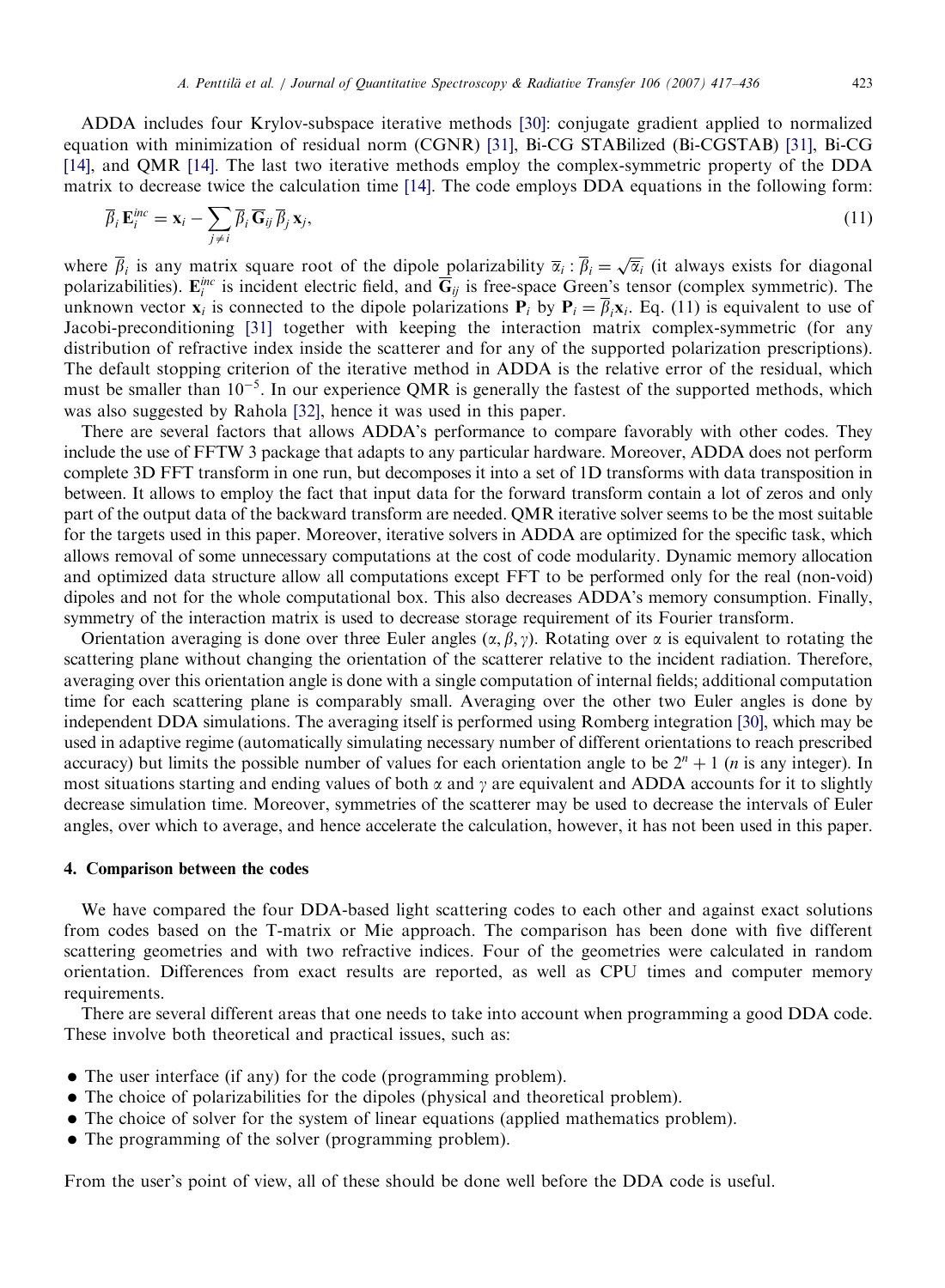#### 4.1. Geometries and parameters

We have used the following five geometries: sphere, spheroid, cylinder and two clusters of uniform spheres, a 4-sphere and a 50-sphere cluster. All geometries have the same size (volume), and the size parameter  $x_{eq} = 2\pi r_{eq}/\lambda$  is 5.1, where  $r_{eq}$  is the equal-volume-sphere radius and  $\lambda$  is the wavelength.

The geometries must be represented by rectangular array of dipoles for the DDA. The number of dipoles affects the accuracy of the result, but in the same time it affects the CPU time and memory consumption. Draine and Flatau give a rule of thumb for the dipole size in the user manual of DDSCAT [\[33\]](#page-19-0). They state that the dipole size must be small compared to:

- Any structural length in the target geometry.
- The wavelength  $\lambda$ . This criteria is satisfied if

$$
|m|\frac{2\pi}{\lambda}d \leqslant \frac{1}{2},\tag{12}
$$

where  $m$  is the complex refractive index of material and  $d$  is the dipole size or the distance between two adjacent dipoles.

We have decided to use two refractive indices throughout the comparison, index  $m<sub>s</sub>$  is  $1.6 + 0.001i$ (silicate) and index  $m_i$  is  $1.313 + 0i$  (ice). For  $m_s$ , d must be smaller than 0.3125 in size parameter units to satisfy Eq. (12). We have used a value  $d = 0.3$ , varying it just a little to ensure that the volume stays the same for all the geometries. SIRRI has similar internal check for  $d$ : the number of cells in one wavelength inside the material must be over 10, which also agrees with the choice of  $d = 0.3$ .

With this dipole size and the size parameter each of the geometries requires about 21 000 dipoles for material. The memory requirements of DDA are determined by the size of the rectangular grid that contains all the dipoles. For a sphere, these  $\sim$ 21 000 dipoles fit to a cubic grid with side length of 35 dipoles. The most porous shape, cluster of 50 spheres, needs a rectangular grid of  $57 \times 59 \times 62$  dipoles. The dipole presentations of the shapes are shown in [Fig. 1.](#page-8-0)

Sphere is a rotationally symmetric shape, thus no orientation averaging is needed for the DDA computations of its scattering, although it might improve the accuracy by decreasing the errors due to the discrete representation of the shape. Sphere was computed in single orientation. For the other shapes, results must be averaged over orientations if we want to compare the results to the random orientation T-matrix results. We have computed results for different number of orientation averages, but we report here only the results that use 1024 orientations (actually, for technical reasons DDSCAT uses 1089 and ADDA 1152 orientations). The tolerance for DDA convergence is  $10^{-5}$ for all the codes.

The calculation over random orientation of the scatterer is implemented in different ways in these four codes. The three Euler rotation angles  $(\alpha, \beta, \gamma)$  can be sampled either randomly or systematically. Furthermore, as mentioned in Sections 3.3 and 3.4, the rotation over  $\alpha$  can be replaced by using corresponding scattering planes which will fasten up the calculations. From the DDA codes discussed here, SIRRI uses full random sampling over all the three angles. ZDD uses also random sampling, but in addition it calculates scattering with four scattering planes per orientation. Thus, the number of 1024 orientations is reached with 256 rotations and with four scattering planes per orientation. DDSCAT and ADDA use systematic sampling of Euler angles. We have chosen to use 11 scattering planes and 9 ( $\beta$ ) and 11 ( $\gamma$ ) orientation angles with DDSCAT, producing a total of 1089 orientations. With ADDA the choice of the number of angles is more limited, since all the values must be powers of two (plus one in some cases). We have chosen to use 16 scattering planes with ADDA and 9 ( $\beta$ ) and 8 ( $\gamma$ ) orientation angles, producing a total of 1152 orientations.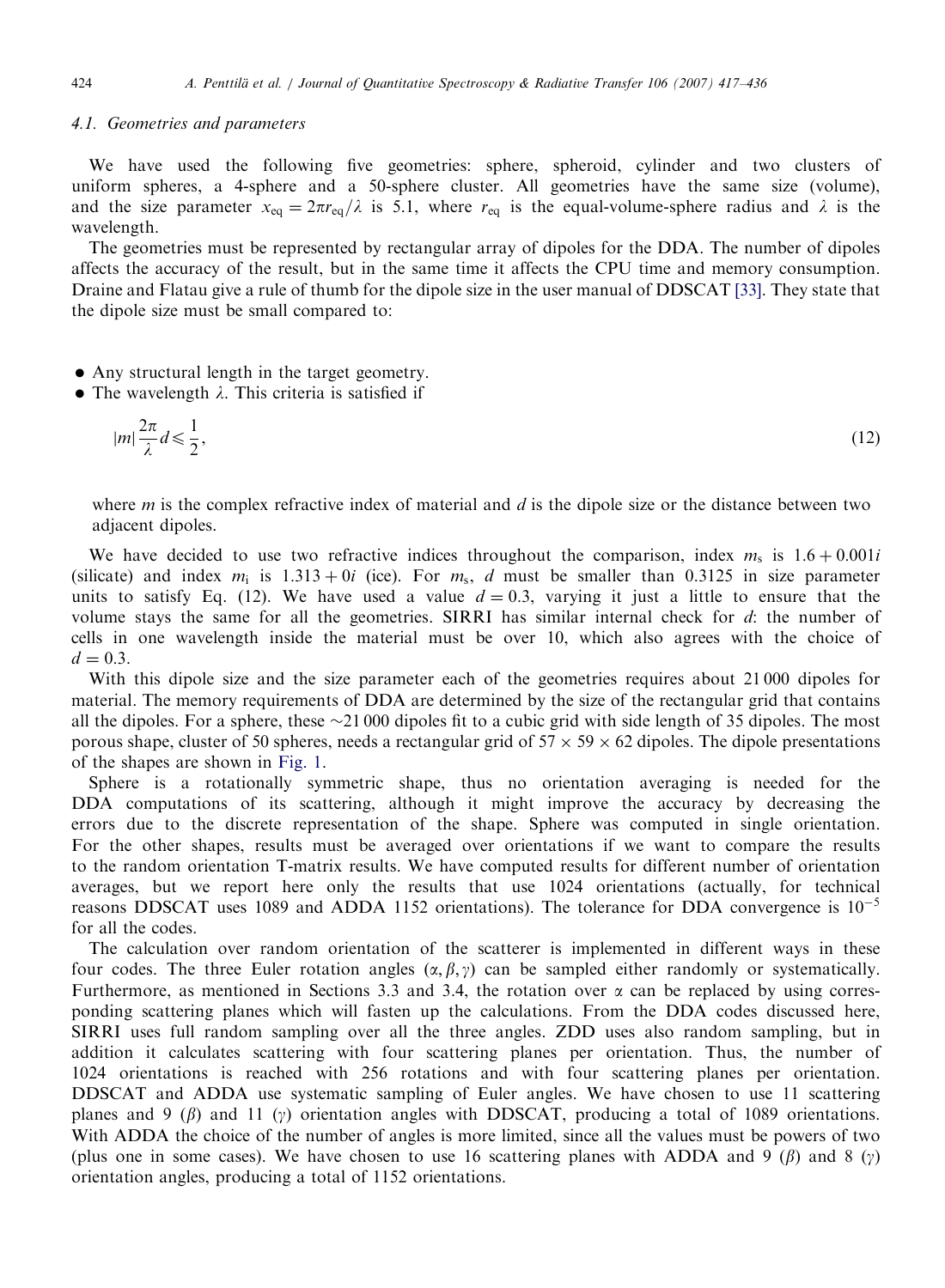<span id="page-8-0"></span>

Fig. 1. The geometries used in the comparison. From the top left corner, a sphere and a spheroid. The second line from left, a cylinder, a 4 sphere and a 50-sphere cluster. Both the spheroid and the cylinder have an aspect ratio (diameter divided by height) of  $\frac{1}{2}$ . These visualizations are drawn from the discretized dipole representations of the shapes. One can see how the shapes deviate a bit from their actual shape.

#### 4.2. Exact methods

We have chosen the geometries for this study so that the scattering can also be computed with either the Mie (sphere) or the T-matrix method. We will consider the T-matrix and Mie results to be practically exact, and compare all the DDA results against these.

The different exact codes used here are:

- Mie code from Lompado for sphere. The code is written for Mathematica.
- T-matrix code from Mishchenko and Travis for cylinder and spheroid [\[6\]](#page-18-0). The code is written in Fortran 77 language.
- Cluster T-matrix code from Mackowski and Mishchenko for sphere clusters [\[7\]](#page-18-0). The code is written in Fortran 77 language.

#### 4.3. Results

#### 4.3.1. Accuracy

The results from DDA codes are compared to the results provided by the exact methods. All the codes produce the full Mueller matrix M for a given set of the scattering angles  $\theta$ . We use a range for  $\theta$  from 0° to 180° with one degree steps. We will report here only the scattered intensity I (the element  $M_{11}$  in M) and the linear polarization ratio  $P(-100\% \ M_{21}/M_{11})$ .

The magnitudes of values for I vary a lot, and I is often plotted in a logarithmic scale. Therefore we feel that the absolute error against exact solution is not as informative as the relative error  $\varepsilon_I(\theta) = 100\%$  $(I_{\text{DDA}}(\theta) - I_{\text{exact}}(\theta))/I_{\text{exact}}(\theta)$ . For the polarization ratio P, the absolute error  $\varepsilon_P(\theta) = P_{\text{DDA}}(\theta) - P_{\text{exact}}(\theta)$  is more suitable. These errors, together with the exact solutions, are presented in [Figs. 2–6](#page-9-0) for all the geometries and for both the refractive indices.

To get an overview on the average accuracy of the DDA codes, we report also the mean absolute errors (*MAE*) for the codes in [Tables 1](#page-14-0) and [2.](#page-14-0) We prefer  $MAE = 1/181 \sum_{\theta=0^{\circ}}^{180^{\circ}} |\epsilon(\theta)|$  over the commonly used root mean square error because MAE is more intuitive in describing the average error if no further statistical analysis is needed.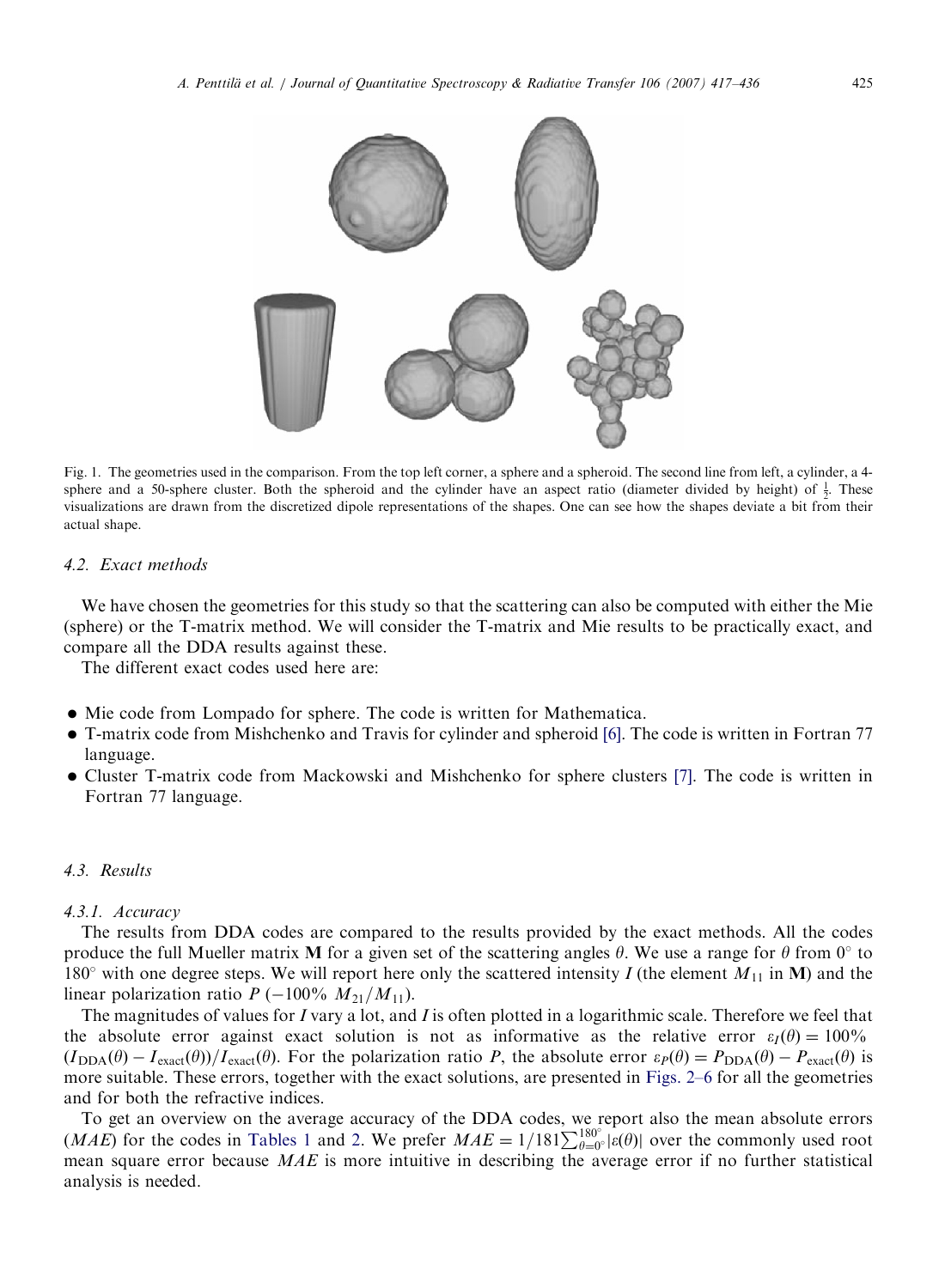<span id="page-9-0"></span>

Fig. 2. Comparison results for sphere. The exact solutions for I and P are shown on the first row. The errors of DDA codes are shown on the second row for  $m_s$  and on the third row for  $m_i$ . Intensity errors are on the left and polarization errors on the right. Note that the x and y scales in the figures are the same in all the Figs. 2–[6.](#page-13-0)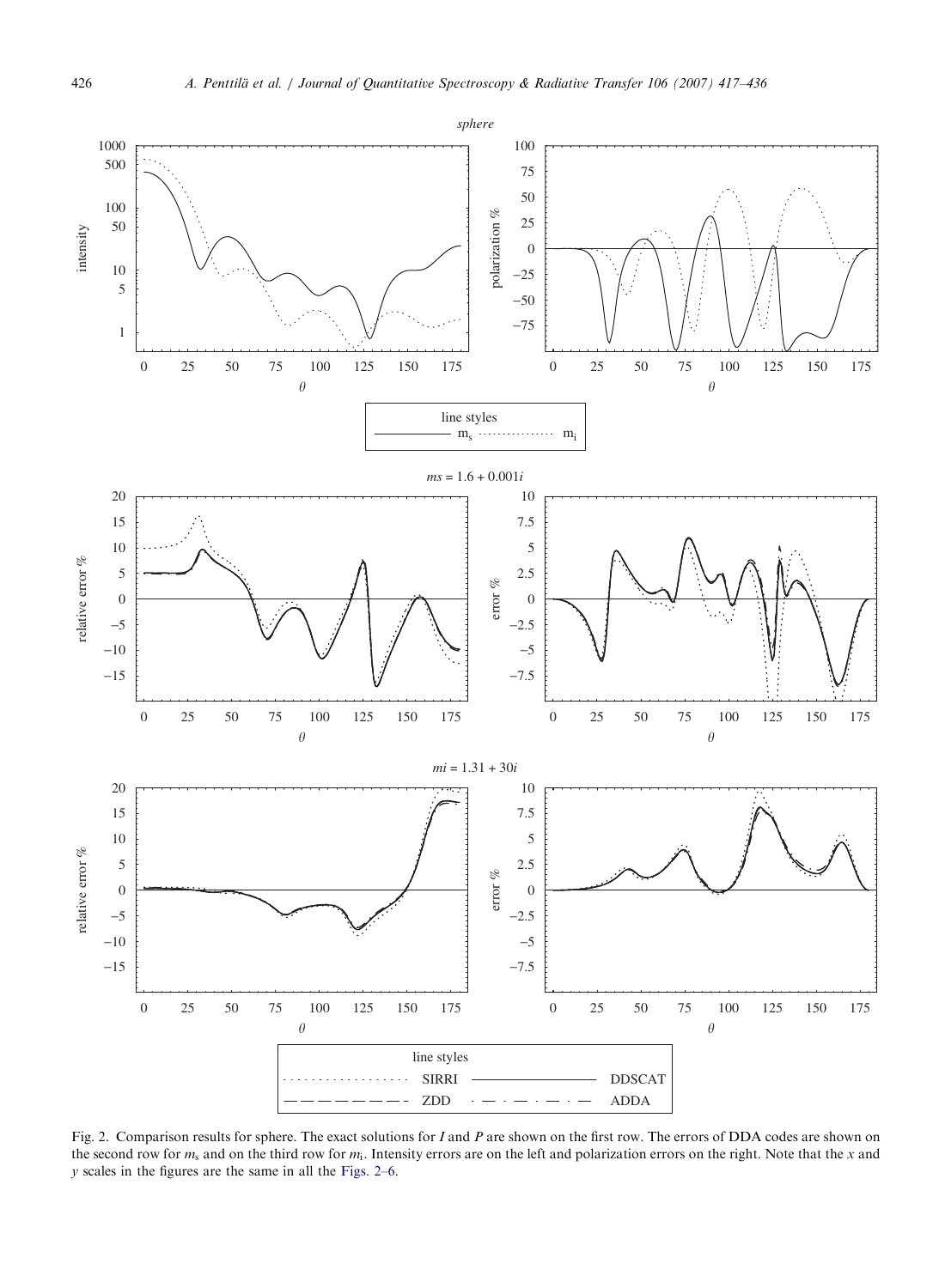

Fig. 3. Comparison results for randomly oriented spheroid.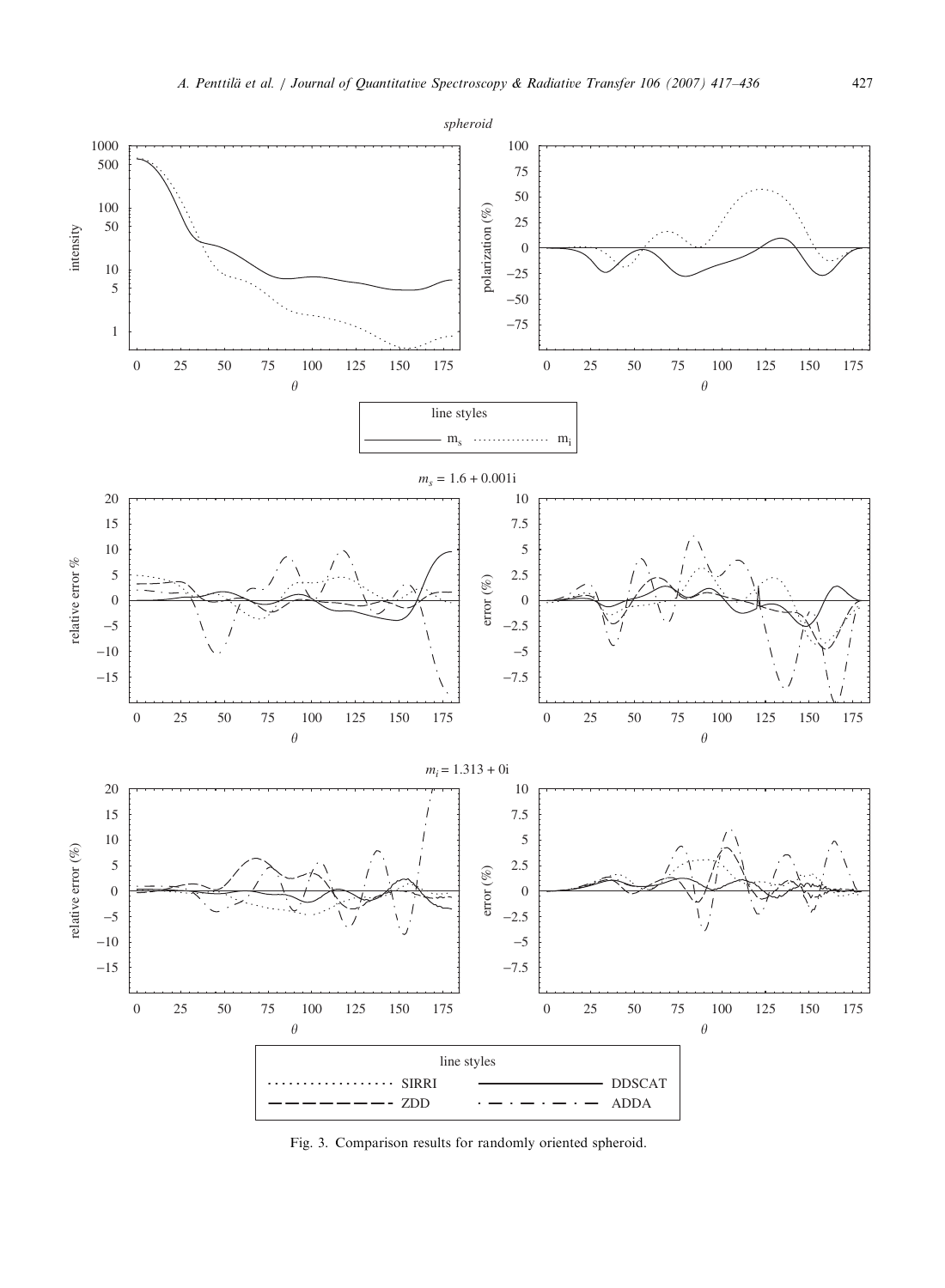

Fig. 4. Comparison results for randomly oriented cylinder.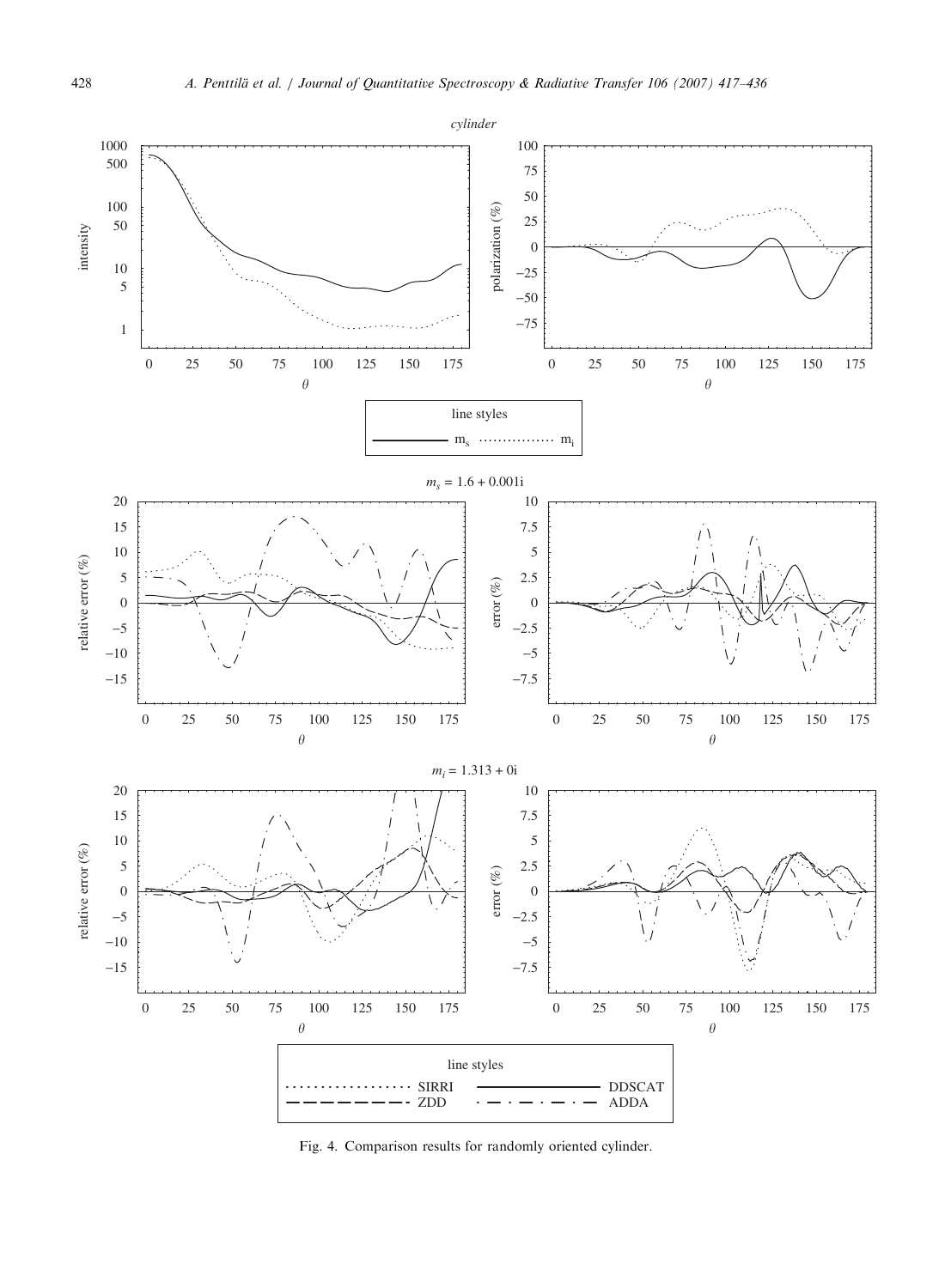

Fig. 5. Comparison results for randomly oriented 4-sphere aggregate.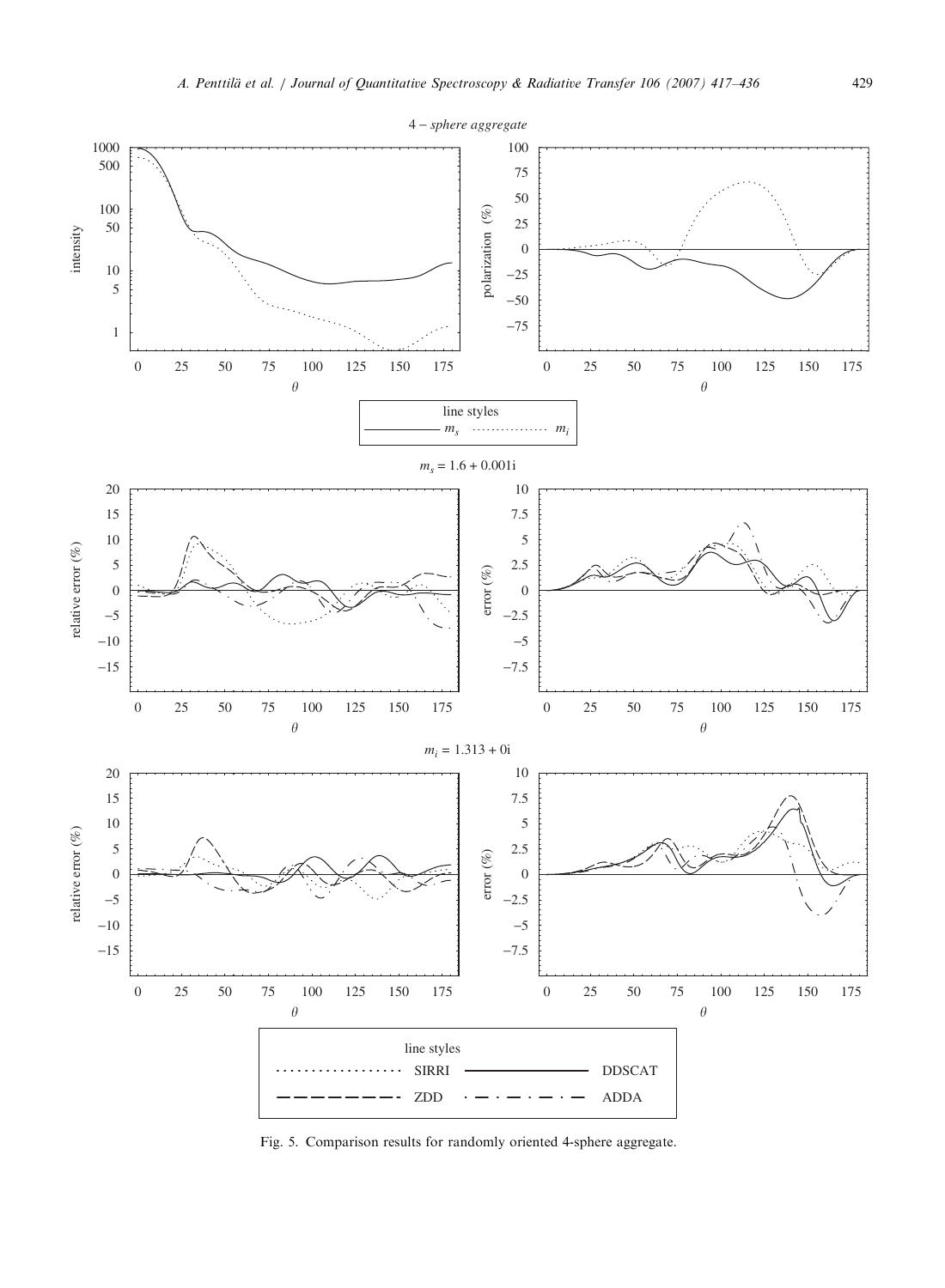<span id="page-13-0"></span>

Fig. 6. Comparison results for randomly oriented 50-sphere aggregate.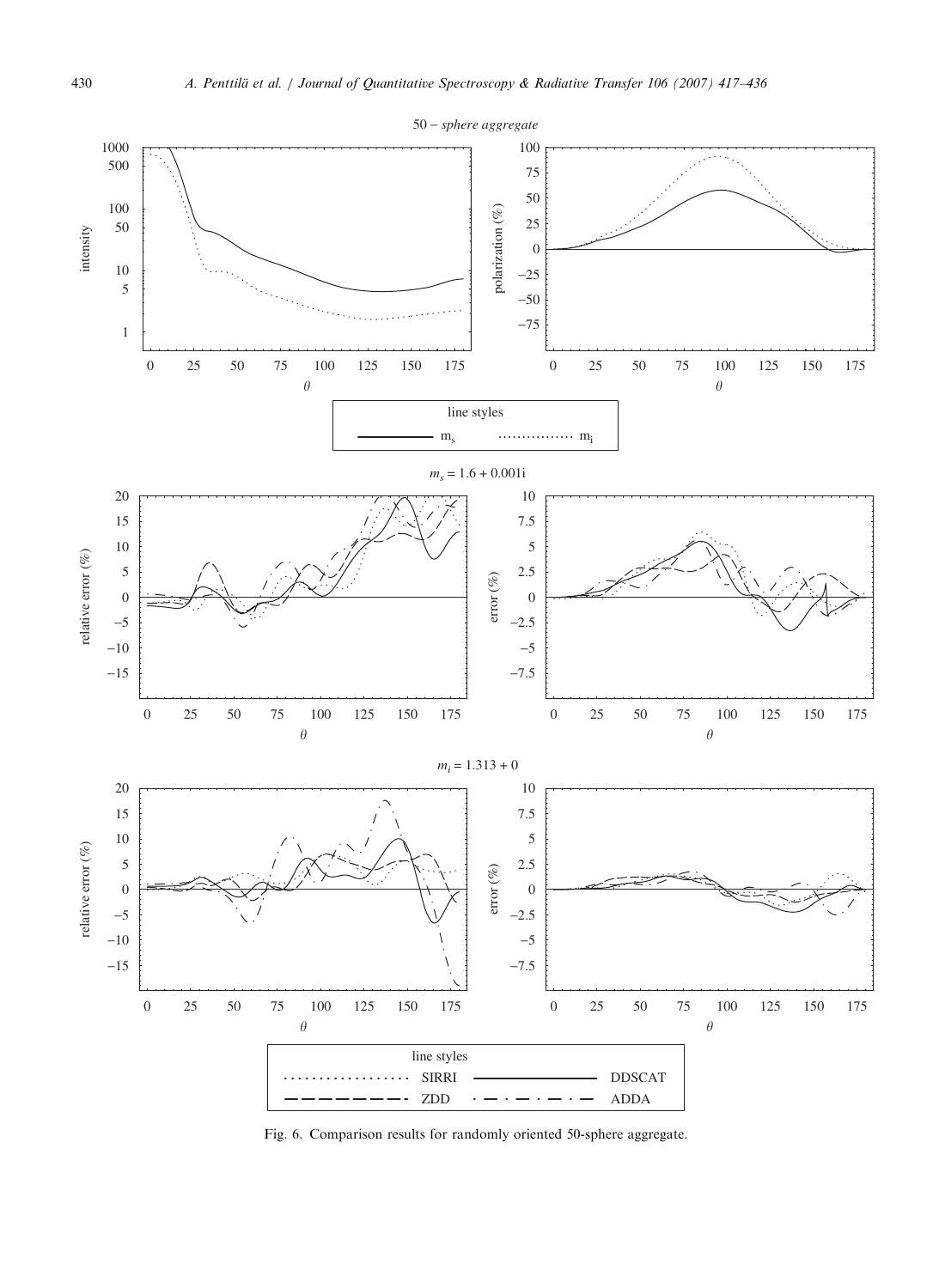<span id="page-14-0"></span>Overall it seems that the typical relative error for I for DDA codes is between  $2\%$  and  $6\%$  for silicate and ice type refractive indices and for particles with size  $x_{eq} \approx 5$ . For P, the typical absolute error is roughly from 1% to 3%. Both the errors tend to be larger for larger refractive index. The overall accuracy of the solution is best with DDSCAT and almost as good with ZDD, and not so good with SIRRI and ADDA.

If we compare the different approaches to the calculation of randomly oriented scatterers we can notice that both the systematic sampling and the random sampling of rotation angles can give accurate results. The most accurate code, DDSCAT, uses systematic sampling. ZDD, which is almost as accurate, uses random sampling with the addition of four symmetric scattering planes. However, the random sampling in SIRRI does not perform that well. ADDA has good accuracy in the single orientation case with sphere, but the orientation averaging scheme might need some improvements since the accuracy is not that good with geometries in random orientation. The choice of the number of orientation angles is not that flexible with ADDA, and there is a trade-off between speed (more scattering planes) and accuracy (more orientation angles). Our choice of 16 scattering planes and  $9 * 8$  orientations with ADDA gives quite good speed, faster than other codes by a factor of 2.3 to 16, but other choices might give somewhat improved accuracy.

If we take a closer look in the structure of errors in [Figs. 2](#page-9-0)– [6](#page-13-0) we can see that the errors are mainly randomly distributed. For instance, if we take the mean of errors (including the sign), the mean errors in most cases are randomly either positive or negative. Exceptions are the mean errors in P with ZDD which are positive in eight cases out of ten, and the mean errors in  $I$  for the 50-sphere cluster which are positive for all the codes.

Table 1

Mean absolute errors ( $MAE$ ) for intensity (I) and linear polarization ratio (P) for all the DDA codes with five geometries and two refractive indices

|                        |                       | <b>SIRRI</b>   |                | <b>DDSCAT</b>  |                | ZDD            |                | <b>ADDA</b>    |                |
|------------------------|-----------------------|----------------|----------------|----------------|----------------|----------------|----------------|----------------|----------------|
|                        |                       | $m_{\rm s}$    | $m_i$          | $m_{\rm s}$    | $m_i$          | $m_{\rm s}$    | $m_i$          | $m_{\rm s}$    | $m_{\rm i}$    |
| Sphere                 | I<br>$\boldsymbol{P}$ | 7.027<br>2.952 | 4.602<br>2.371 | 5.944<br>2.499 | 4.019<br>2.192 | 5.938<br>2.507 | 4.030<br>2.183 | 5.921<br>2.522 | 3.896<br>2.206 |
| Spheroid               | I<br>$\boldsymbol{P}$ | 2.362<br>1.314 | 1.562<br>1.109 | 1.918<br>0.727 | 0.905<br>0.527 | 1.218<br>1.151 | 1.956<br>0.798 | 4.590<br>3.263 | 4.823<br>1.818 |
| Cylinder               | I<br>$\boldsymbol{P}$ | 5.373<br>1.210 | 4.743<br>2.216 | 2.627<br>0.999 | 2.926<br>1.204 | 1.758<br>0.869 | 2.410<br>1.209 | 8.090<br>2.370 | 6.436<br>1.897 |
| 4-Sphere<br>aggregate  | $\boldsymbol{I}$      | 3.203          | 1.473          | 1.099          | 0.964          | 2.438          | 1.860          | 1.995          | 1.772          |
|                        | $\boldsymbol{P}$      | 1.830          | 1.882          | 1.676          | 1.761          | 1.422          | 2.007          | 2.079          | 1.780          |
| 50-Sphere<br>aggregate | I                     | 6.473          | 2.987          | 5.573          | 2.925          | 6.458          | 2.878          | 7.811          | 6.017          |
|                        | $\boldsymbol{P}$      | 2.026          | 0.711          | 1.866          | 0.834          | 1.660          | 0.656          | 1.826          | 0.690          |

Sphere is calculated in single orientation, other geometries are randomly oriented. Errors for intensity are relative to the exact solution while errors for polarization are absolute errors and both are expressed in percentages. For every geometry, refractive index and either I or P, the smallest error is printed in bold font and the largest error in italics.

Table 2 Averages of MAE over all the geometries from Table 1

|   | <b>SIRRI</b>  |                |                | <b>DDSCAT</b>  |                | ZDD            |                | <b>ADDA</b>    |  |
|---|---------------|----------------|----------------|----------------|----------------|----------------|----------------|----------------|--|
|   | $m_{\rm s}$   | $m_i$          | $m_{\rm s}$    | $m_i$          | $m_{\rm s}$    | $m_i$          | $m_{\rm s}$    | $m_i$          |  |
| P | 4.888<br>.866 | 3.073<br>1.658 | 3.432<br>1.553 | 2.348<br>1.304 | 3.562<br>1.522 | 2.627<br>1.371 | 5.681<br>2.412 | 4.589<br>1.678 |  |

The smallest error for every category is printed in bold font and the largest error in italics.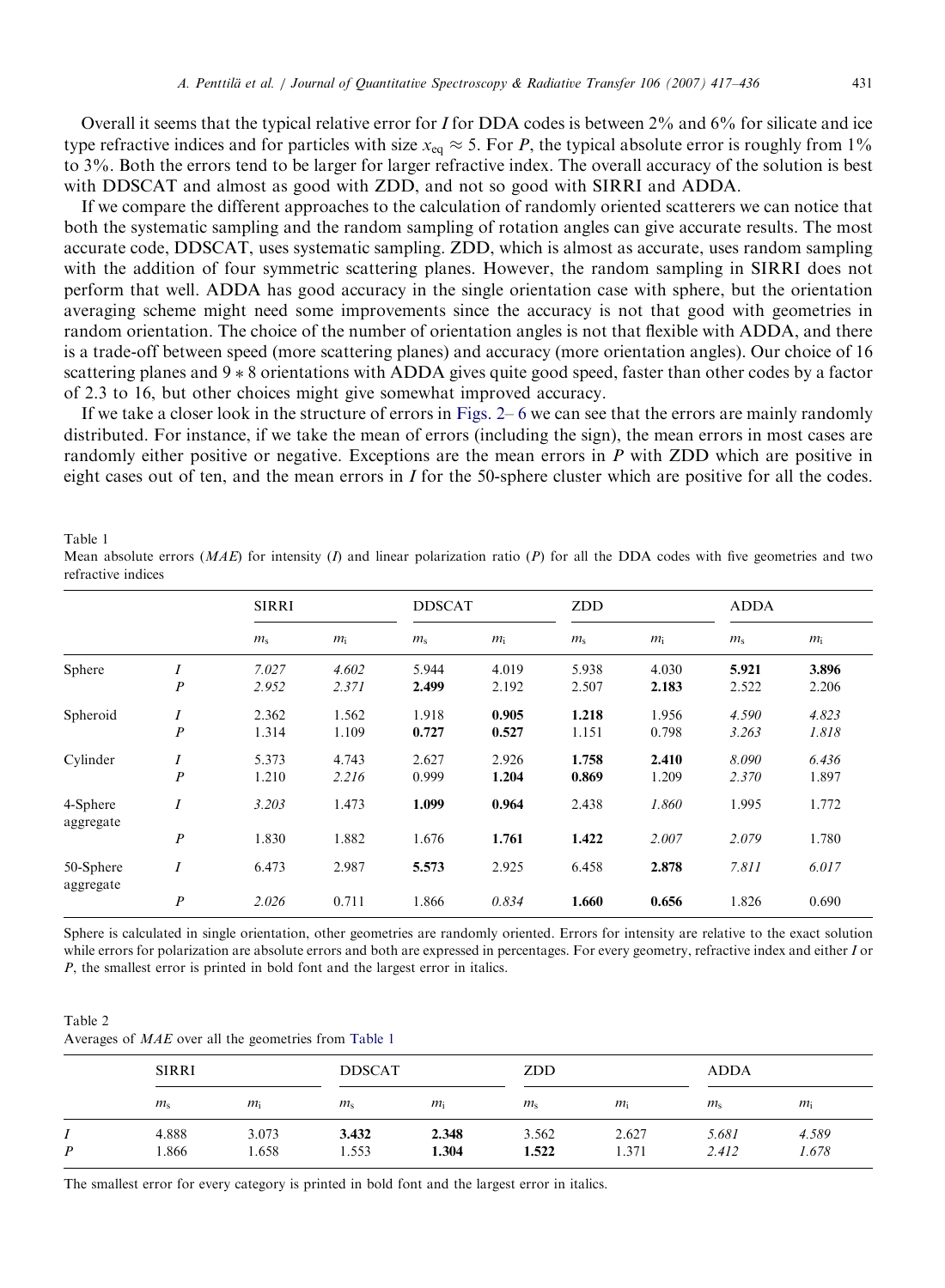More systematic trends can be seen if we divide the  $\theta$  range in forward scattering  $(\theta \in [0, 90^{\circ}])$  and in backward scattering ( $\theta \in [90^{\circ}, 180^{\circ}]$ ) regions. In all 80 combinations of the four codes, five geometries, two refractive indices and I and P, the errors in backward scattering are larger in 63 cases. This definitely implies to a systematic behavior in the error structure of the DDA codes.

The integrated scattering quantities, e.g.  $Q_{ext}$ ,  $Q_{sca}$ ,  $Q_{abs}$  and  $\langle \cos \theta \rangle$  are needed in many applications. The integration over  $\theta$  usually improves the accuracy. The average accuracy of the codes over the geometries for  $Q_{sca}$  and  $\langle \cos \theta \rangle$  are presented in Table 3. DDSCAT is the best for these integrated quantities, followed by ZDD. The relative errors for  $Q_{sca}$  and the absolute errors for  $\langle \cos \theta \rangle$  are typically under 1% for most of the codes.

## 4.3.2. Speed

Besides the accuracy, the CPU time and the memory requirements of a DDA code are very important factors. Both of them currently limit the possibilities of DDA approaches in scattering studies. DDA is very flexible because it can handle all kinds of scattering geometries, but the size parameter of the scatterer is limited. PC computers nowadays can have few gigabytes of operating memory and for a scatterer that requires few gigabytes of memory, the CPU time needed for a single orientation can be in the order of one CPU day. Scattering problems larger than this are not very practical to solve with DDA. With the DDA codes studied here, this size limit is reached with a rectangular grid of dipoles with side length of about 150 to 200 dipoles. This means that using the condition on Eq. (12), the side length of the rectangular volume that encloses the scatterer is about 50 to 70 in size parameter units, and the volume-equivalent sphere radius is about 30 to 45 in size parameter units.

Some examples of the CPU times and memory consumptions of the DDA codes in our study are presented in [Tables 4](#page-16-0) and [5.](#page-16-0) The codes are run with the IBMSC computer at the Finnish Center for Scientific Computing (CSC). The IBMSC is an IBM eServer Cluster 1600 supercomputer consisting of IBM p690 nodes that use Power4 processors running at 1.1 GHz frequency. The computer is designed for efficient parallel computing and if serial programs that use only one processor are executed, the performance is comparable to a modern PC.

In the IBMSC environment, the latest version of ADDA seems to be by far the fastest. The SIRRI code is also quite fast in computing single orientation. When averaging over several orientations, SIRRI will not perform that well. As mentioned in Sections 3.3 and 3.4, the DDA averaging over different orientations can be divided in two stages, and computing efforts can be saved computing results for multiple scattering planes for every first stage (internal field calculation) result. All the other codes except SIRRI use this scheme. The extra computational task for computing more than one scattering plane per internal field is minimal. The results for the spheroid in [Table 4](#page-16-0) are computed over 80 orientations. For DDSCAT, ZDD and ADDA, 20 orientations where the internal field is computed are used and four scattering planes are computed per every internal field.

It should be kept in mind that the efficiency of a code can depend on the computing environment (processor type, compiler and operating system). For example, DDSCAT is faster than ZDD in IBMSC, but with a x86 Windows PC ZDD compiled with Watcom  $C++$  is faster than DDSCAT compiled with Absoft Pro Fortran (Table [5\)](#page-16-0).

|                                                | <i>TWORD</i> of <i>MITLE</i> CHOIS OVER an the geometries from Table 1 for integrated quantities $V_{\text{seq}}$ and $ U_{\text{OS}}(t) $<br><b>SIRRI</b> |                  | <b>DDSCAT</b>    |                  |                 | ZDD              |                 | ADDA             |  |
|------------------------------------------------|------------------------------------------------------------------------------------------------------------------------------------------------------------|------------------|------------------|------------------|-----------------|------------------|-----------------|------------------|--|
|                                                | $m_{\rm s}$                                                                                                                                                | $m_i$            | $m_{\rm s}$      | $m_i$            | $m_{\rm s}$     | $m_i$            | $m_{\rm s}$     | $m_i$            |  |
| $Q_{\rm sca}$<br>$\langle \cos \theta \rangle$ | 2.325<br>1.266                                                                                                                                             | 0.5103<br>0.1699 | 0.7307<br>0.8304 | 0.2603<br>0.1383 | 1.210<br>0.7968 | 0.5397<br>0.1562 | 1.207<br>0.9164 | 0.5535<br>0.2559 |  |

Table 3 Averages of MAE errors over all the geometries from [Table 1](#page-14-0) for integrated quantities  $Q_{\text{max}}$  and  $\langle \cos \theta \rangle$ 

Errors for  $Q_{sea}$  are relative to the exact solution. The  $\langle \cos \theta \rangle$  is already a ratio of integrated intensities with and without the  $\cos \theta$  term and therefore absolute error is used. Both the errors are expressed in percentages. The smallest error for every category is printed in bold font and the largest error in italics.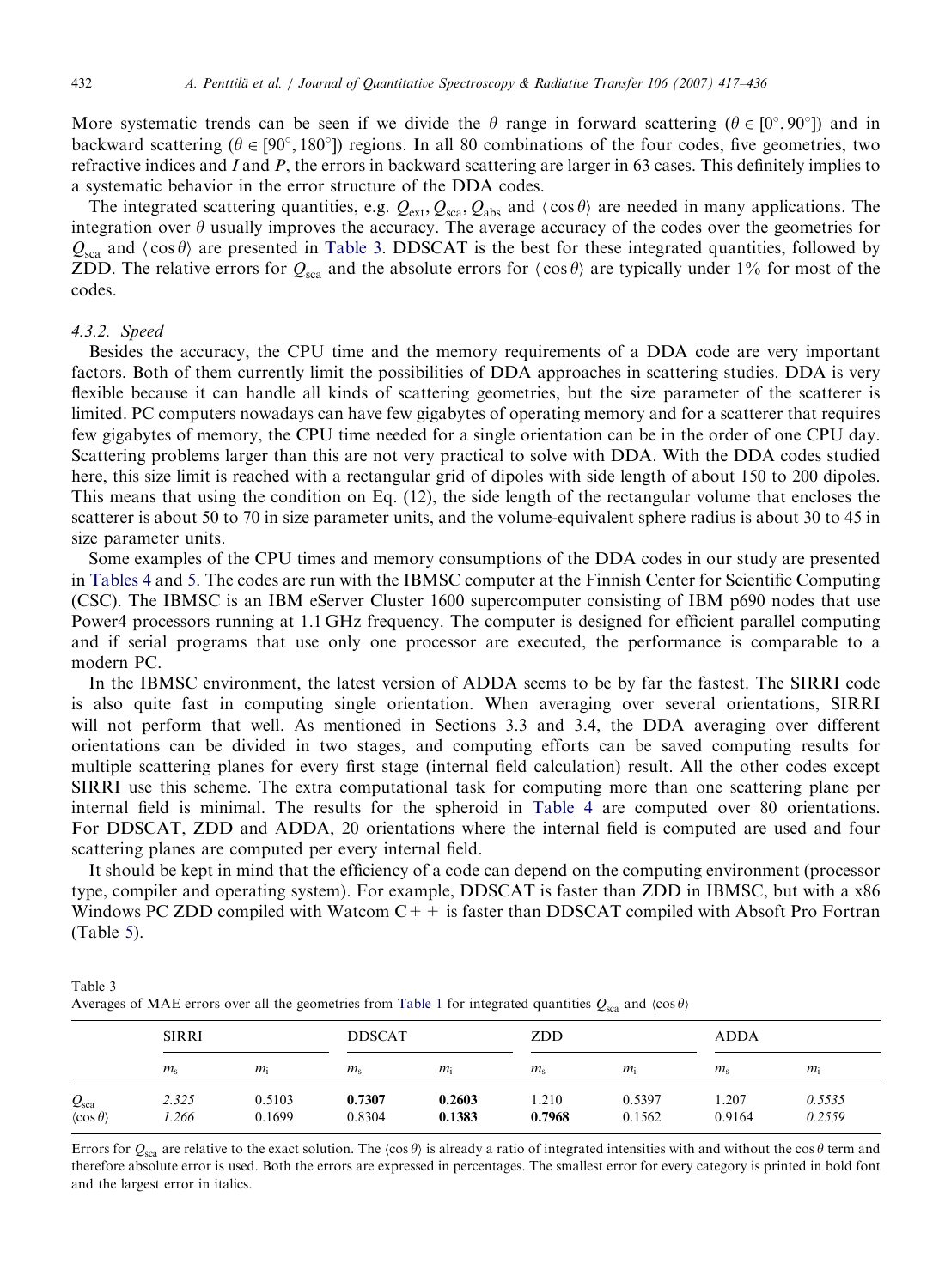<span id="page-16-0"></span>Table 4 CPU times and memory consumptions for the DDA codes for two example cases

|                 |             |               | CPU-time per<br>orientation (s) | Memory per processor<br>(Mbyte) |
|-----------------|-------------|---------------|---------------------------------|---------------------------------|
| Cube            | $m_{\rm s}$ | <b>SIRRI</b>  | 45                              | 54.1                            |
| 1 orientation   |             | <b>DDSCAT</b> | 51                              | 22.5                            |
| 21952 dipoles   |             | ZDD           | 273                             | 21.6                            |
|                 |             | <b>ADDA</b>   | 18                              | 15.3                            |
|                 | $m_i$       | <b>SIRRI</b>  | 19                              | 54.1                            |
|                 |             | <b>DDSCAT</b> | 37                              | 22.5                            |
|                 |             | ZDD           | 85                              | 21.6                            |
|                 |             | <b>ADDA</b>   | 9                               | 15.3                            |
| Spheroid        | $m_{\rm s}$ | <b>SIRRI</b>  | 137                             | 74.8                            |
| 80 orientations |             | <b>DDSCAT</b> | 13                              | 32.3                            |
| 20 775 dipoles  |             | ZDD           | $\ast\ast$                      | $\ast\ast$                      |
|                 |             | <b>ADDA</b>   | 11                              | 21.6                            |
|                 | $m_i$       | <b>SIRRI</b>  | 41                              | 74.8                            |
|                 |             | <b>DDSCAT</b> | 10                              | 32.3                            |
|                 |             | ZDD           | 13                              | $\ast\ast$                      |
|                 |             | <b>ADDA</b>   | 5                               | 21.6                            |

\*\*indicates that the value has not been measured.

#### Table 5

CPU-times for cube with sidelength of 64 dipoles and with  $m = m<sub>i</sub>$  in single orientation for DDSCAT and ZDD compiled and executed in either IBMSC or PC environment

|              |                             | CPU-time                                    |
|--------------|-----------------------------|---------------------------------------------|
| PC           | <b>DDSCAT</b><br><b>ZDD</b> | $9 \text{ min } 33 \text{ s}$<br>8 min 43 s |
| <b>IBMSC</b> | <b>DDSCAT</b><br><b>ZDD</b> | 8 min 42 s<br>$11 \text{ min} 17 \text{s}$  |

#### 5. Discussion

All the codes compared here have some good qualities and also some drawbacks. For example, DDSCAT and ZDD produce accurate results, ADDA is fast and SIRRI is very flexible to use allowing e.g. user-specified list of orientation angles. All the codes can run parallel using more than one processor and ADDA can use several processors even for one orientation. DDSCAT and ADDA are freely available. On the other hand, DDSCAT cannot use dynamical memory allocation, DDSCAT and ADDA cannot handle averaging over user-specified orientation angle distribution, SIRRI has poor accuracy with polarization in the backscattering domain etc.

Pros and cons of the codes SIRRI

- $+$  Fast code for single orientation.
- þ Fortran 90 code. Has dynamical memory allocation and reads the name for the parameter file from the command line so it needs to be compiled only once.
- $+$  The format for parameter file is flexible.
- $+$  Can calculate scattering for anisotropic material.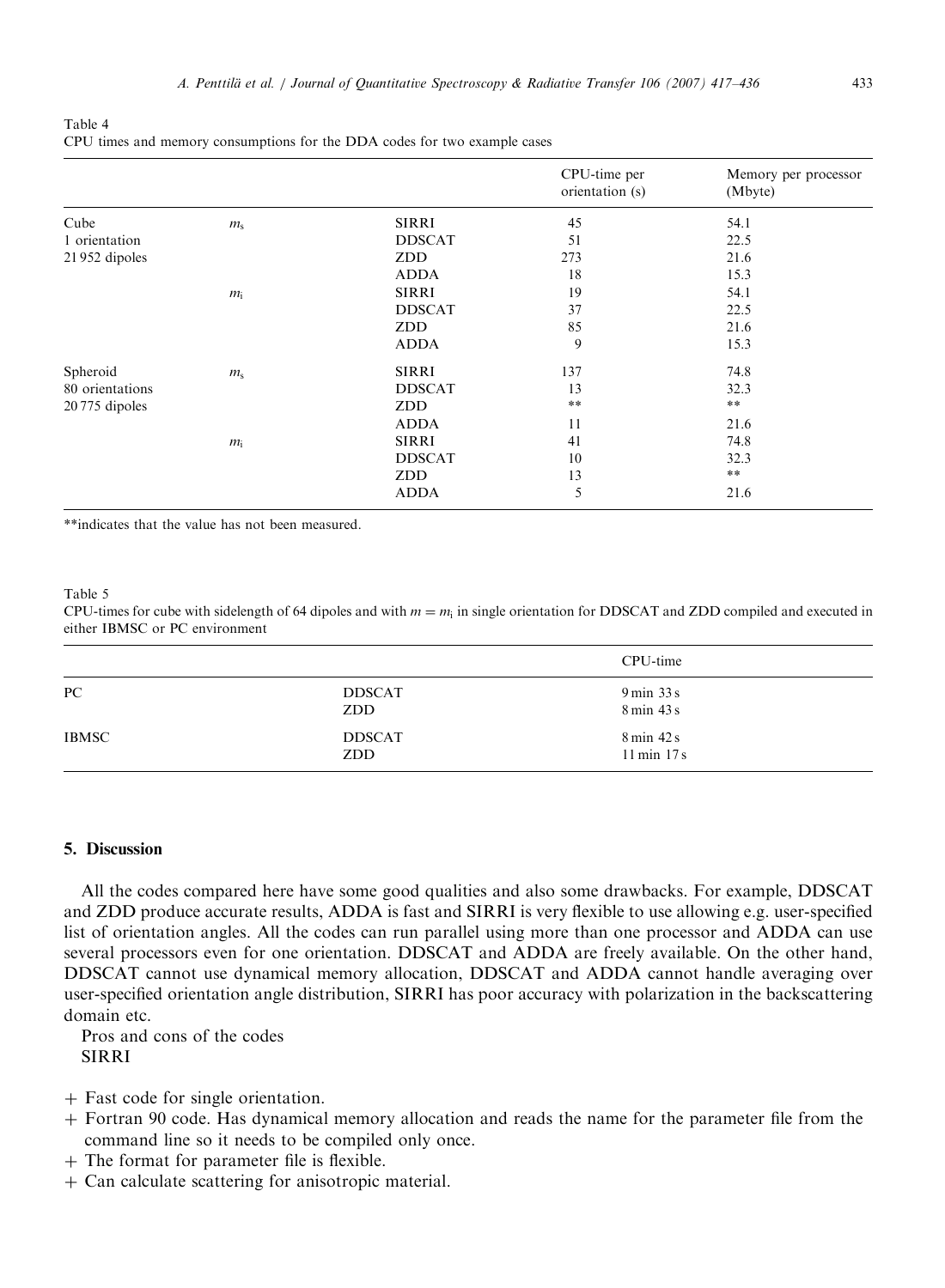- $+$  User can specify a list of orientation angles.
- þ Updates the result file while calculating and it is possible to add more averages later.
- Not freely available.
- Results are among the two most inaccurate codes.
- Polarization in  $\theta = 180^\circ$  is not zero.
- $-$  Slow on random orientation.
- Most memory-demanding.

# DDSCAT

- þ The most accurate code.
- þ The second fastest code in supercomputer environment when calculating in random orientation.
- $+$  Free.
- þ Full source code available, including the parallelized MPI version.
- Code is written in Fortran 77 and it needs recompiling for different sized geometries.
- Code uses fixed name for its parameter file, so simultaneous calculations must be run in separate directories. Cannot handle user-specified distribution of orientation angles unless the angles combine all the elements
- with each other in the three user-specified rotation angle lists. This might be fixed in the future versions.
- If system crashes before the program has stopped all the calculations need to be repeated. If user needs more averages the results must be combined manually.

# ZDD

- þ Very accurate, almost as good as DDSCAT.
- + Fast on x86 processors.
- + Dynamical memory allocation and parameters from command line.
- þ Can recover from system crash and combine more orientations with the old results.
- þ Can be run 'parallel' without any message passing by combining the results from different computers afterwards.
- $-$  Slowest on the supercomputer environment with single orientation.
- The code is not publicly available.

# ADDA

- þ The fastest and least memory consuming code.
- þ Can be run in parallel using MPI, parallelizing a single DDA computation, thus allowing simulation of very large particles.
- þ Free. Full source code and extensive documentation are available.
- þ Dynamical memory allocation and reading of parameters from the command line. Input–output interface is designed for multiple parallel simulations.
- þ Checkpoint system available to recover from system error or split large calculations.
- þ It is possible to simulate light scattering by a tightly focused Gaussian beam.
- þ Orientation averaging can be performed in an adaptive regime, i.e. to reach prescribed accuracy. It comes at the cost of loss of flexibility to specify a set of orientation angles.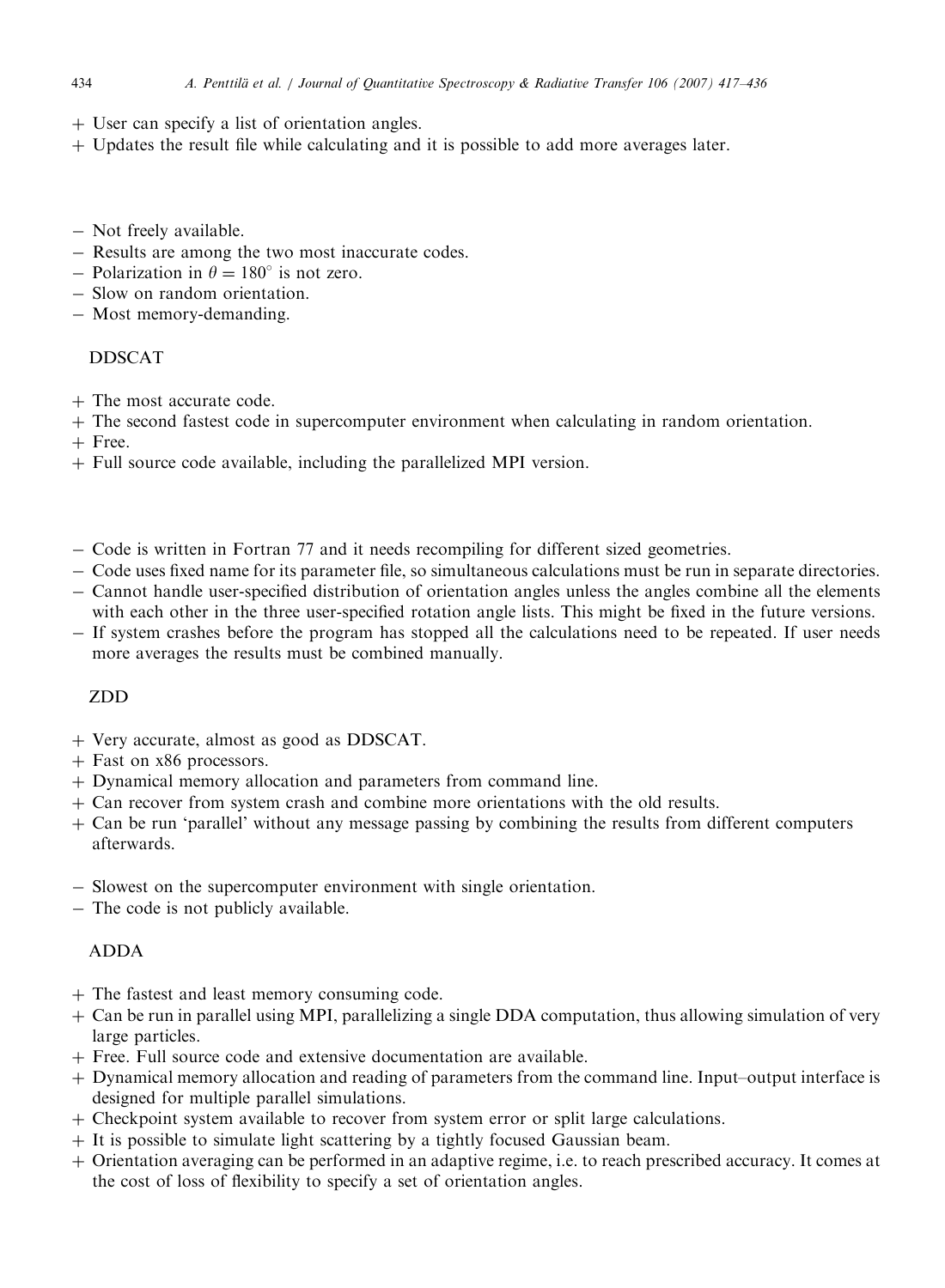- <span id="page-18-0"></span>Accuracy of the orientation averaging scheme is being improved.
- Anisotropic materials currently cannot be used.
- Only few predefined shapes are currently available, however, dipole configuration can be read from a file that has flexible format.

## Acknowledgments

A. Penttilä is thankful for the financial support of the Finnish Cultural Foundation and the Magnus Ehrnrooth foundation and E. Zubko for the financial support of the Academy of Finland. The computations presented in this article have been made with CSC's computing environment. CSC is the Finnish IT center for science and is owned by the Ministry of Education.

## References

- [1] Mishchenko MI, Travis LD, Lacis AA. Multiple scattering of light by particles. Radiative transfer and coherent backscattering. New York: Cambridge university press; 2006.
- [2] Chandrasekhar S. Radiative transfer. New York: Dover; 1960.
- [3] Sobolev VV. Light scattering in planetary atmospheres. Oxford: Pergamon Press; 1975.
- [4] van de Hulst HC. Multiple light scattering. New York: Academic Press; 1980.
- [5] Muinonen K, Zubko E. Optimizing the discrete-dipole approximation for sequences of scatterers with identical shapes but differing sizes or refractive indices. JQSRT 2006;100:288–94.
- [6] Mishchenko MI, Travis LD. Capabilities and limitations of a current FORTRAN implementation of the T-matrix method for randomly oriented, rotationally symmetric scatterers. JQSRT 1998;60:309–24.
- [7] Mackowski DW, Mishchenko MI. Calculation of the T-matrix and the scattering matrix for ensembles of spheres. J Opt Soc Am A 1996;13:2266–78.
- [8] Lumme K, Rahola J. Light scattering by porous dust particles in the discrete-dipole approximation. Astrophys J 1994;425: 653–67.
- [9] Draine BT, Goodman J. Beyond Clausius–Mossotti: wave propagation on a polarizable point lattice and the discrete-dipole approximation. Astrophys J 1993;405:685–97.
- [10] Lakhtakia A, Mulholland GW. On two numerical techniques for light scattering by dielectric agglomerated structures. J Res Natl Inst Stand Technol 1993;98(6):699–716.
- [11] Rahola J. Efficient solution of dense systems of linear equations in electromagnetic scattering calculations. PhD thesis, Helsinki University of Technology; 1996.
- [12] Zubko ES, Shkuratov YuG, Hart M, Eversole J, Videen G. Backscattering and negative polarization of agglomerate particles. Opt Lett 2003;28(17):1504–6.
- [13] Lumme K, Rahola J. Comparison of light scattering by stochastically rough spheres, best-fit spheroids and spheres. JQSRT 1998;60:439–50.
- [14] Freund RW. Conjugate gradient-type methods for linear-systems with complex symmetrical coefficient matrices. SIAM J Sci Stat Comp 1992;13:425–48.
- [15] Draine BT, Flatau PJ. The discrete dipole approximation for scattering calculations. J Opt Soc Am A 1994;11:1491–9.
- [16] Temperton C. Self-sorting mixed-radix fast Fourier transforms. J Comp Phys 1983;52:1–23.
- [17] Temperton C. A generalized prime factor FFT algorithm for any  $N = 2^p 3^q 5^r$ . SIAM J Sci Stat Comp 1992;13:676-86.
- [18] Goodman JJ, Draine BT, Flatau PJ. Application of fast-Fourier-transform techniques to the discrete-dipole approximation. Opt Lett 1991;16:1198–200.
- [19] Petravic M, Kuo-Petravic G. An ILUCG algorithm which minimizes the Euclidean norm. J Comp Phys 1979;32:263.
- [20] Zubko ES, Kreslavskii MA, Shkuratov YuG. The role of scatterers comparable to the wavelength in forming negative polarization of light. Solar Sys Res 1999;33:296–301.
- [21] Zubko E, Petrov D, Shkuratov Y, Videen G. Discrete dipole approximation simulations of scattering by particles with hierarchical structure. Appl Opt 2005;44:6479–85.
- [22] Voevodin VV. Matrices and calculations. Moscow: Nauka; 1984 (in Russian).
- [23] Hoekstra AG, Sloot PMA. Coupled dipole simulations of elastic light scattering on parallel systems. Int J Mod Phys C 1995;6: 663–79.
- [24] Hoekstra AG, Grimminck MD, Sloot PMA. Large scale simulations of elastic light scattering by a fast discrete dipole approximation. Int J Mod Phys C 1998;9:87–102.
- [25] Yurkin MA, Semyanov KA, Tarasov PA, Chernyshev AV, Hoekstra AG, Maltsev VP. Experimental and theoretical study of light scattering by individual mature red blood cells with scanning flow cytometry and discrete dipole approximation. Appl Opt 2005;44:5249–56.
- [26] Frigo M, Johnson SG. The design and implementation of FFTW3. IEEE Proc 2005;93:216–31.
- [27] Purcell EM, Pennypacker CR. Scattering and adsorption of light by nonspherical dielectric grains. Astrophys J 1973;186:705–14.